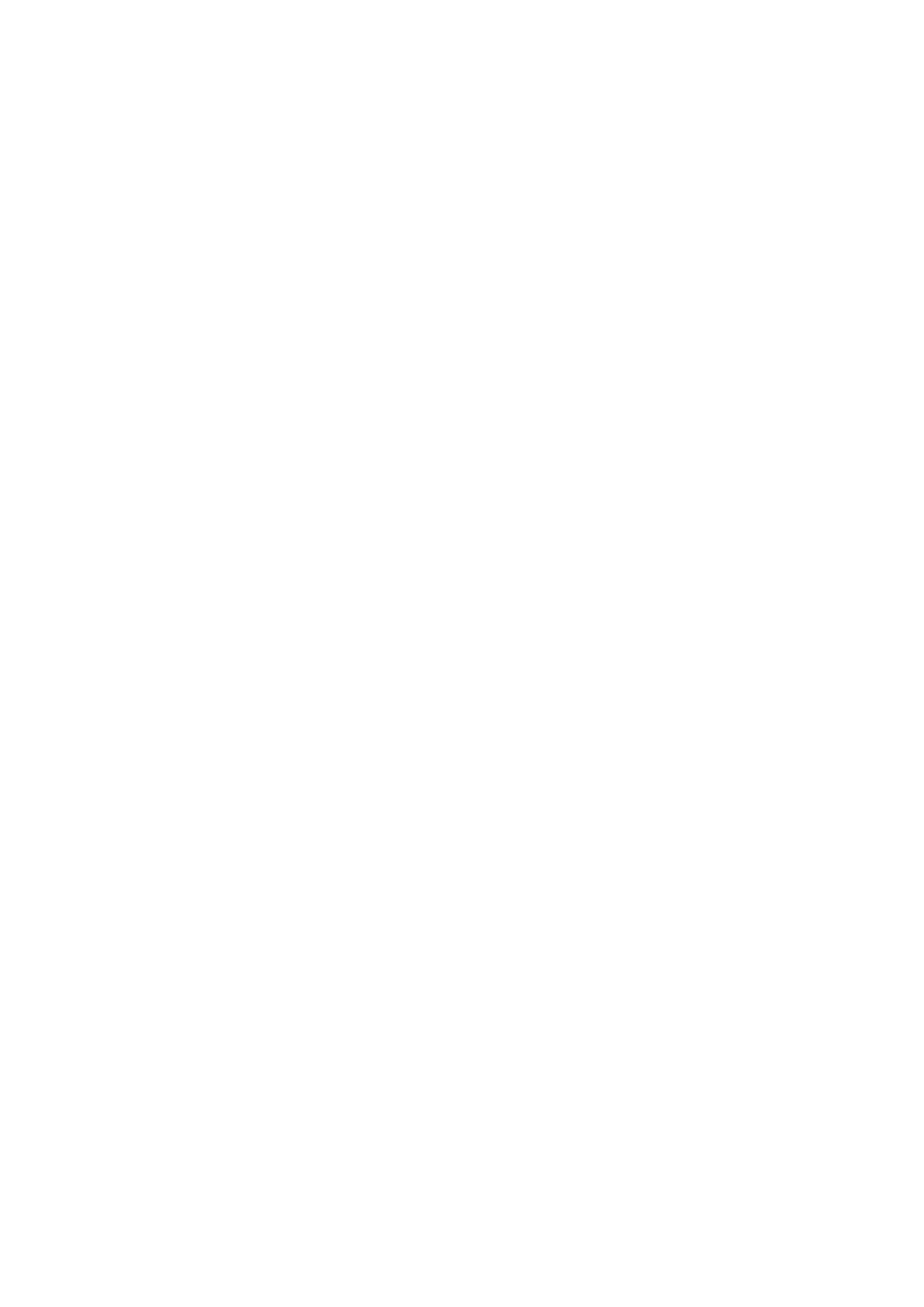

# **1. Introduction**

The purpose of this paper, as with most of our publications, is to stimulate debate and critical thinking within the family carer, disability and wider health and social care sectors. In this paper we explore the interrelationships between family carer identification, family carer prevalence statistics and supports for family carers.<sup>1</sup> We draw on recent quantitative data sources in an attempt to provide an objective analysis of family caring in Ireland in 2017.

To provide a context for the analysis, we provide a brief summary of the family carer movement, both in Ireland and internationally. We explore the meaning of the terms 'awareness' and 'identification' used by some leading not-for-profit family carer organisations. The combination of reliable statistics and personal carer stories in securing media and political interest and state supports is considered. Published Irish statistics and international data are reviewed, and some plausible reasons for the large discrepancy in family carer numbers reported in different studies are suggested. We review trends in state income supports, both absolute and relative, and the possible drivers of these changes. We also examine how policy changes in Ireland since 2000 may have impacted reported carer numbers.



We conclude by discussing how family carer identification, family carer prevalence statistics and supports for family carers are closely interlinked. We ask if specific awareness campaigns can have population-level impacts, and raise other questions concerning public preferences in relation to income supports, prioritisation, the use of evidence-informed services and interventions, and, finally, what we call 'apparent demand' for care.

1 The term 'family carer' is used to describe the work of family and friends who provide unpaid care to an individual. Several primary research reports have identified that between 85% and 98% of unpaid care is provided by family members, hence the use of the term 'family'. This definition does not include care associated with child rearing, although a percentage of parents whose children have long-term high care support needs may identify as family carers. The terms 'caregiver' and 'carer', as well as 'informal carer', are also used in some of the literature, and indeed internationally, but we believe it is important to differentiate paid care from unpaid care.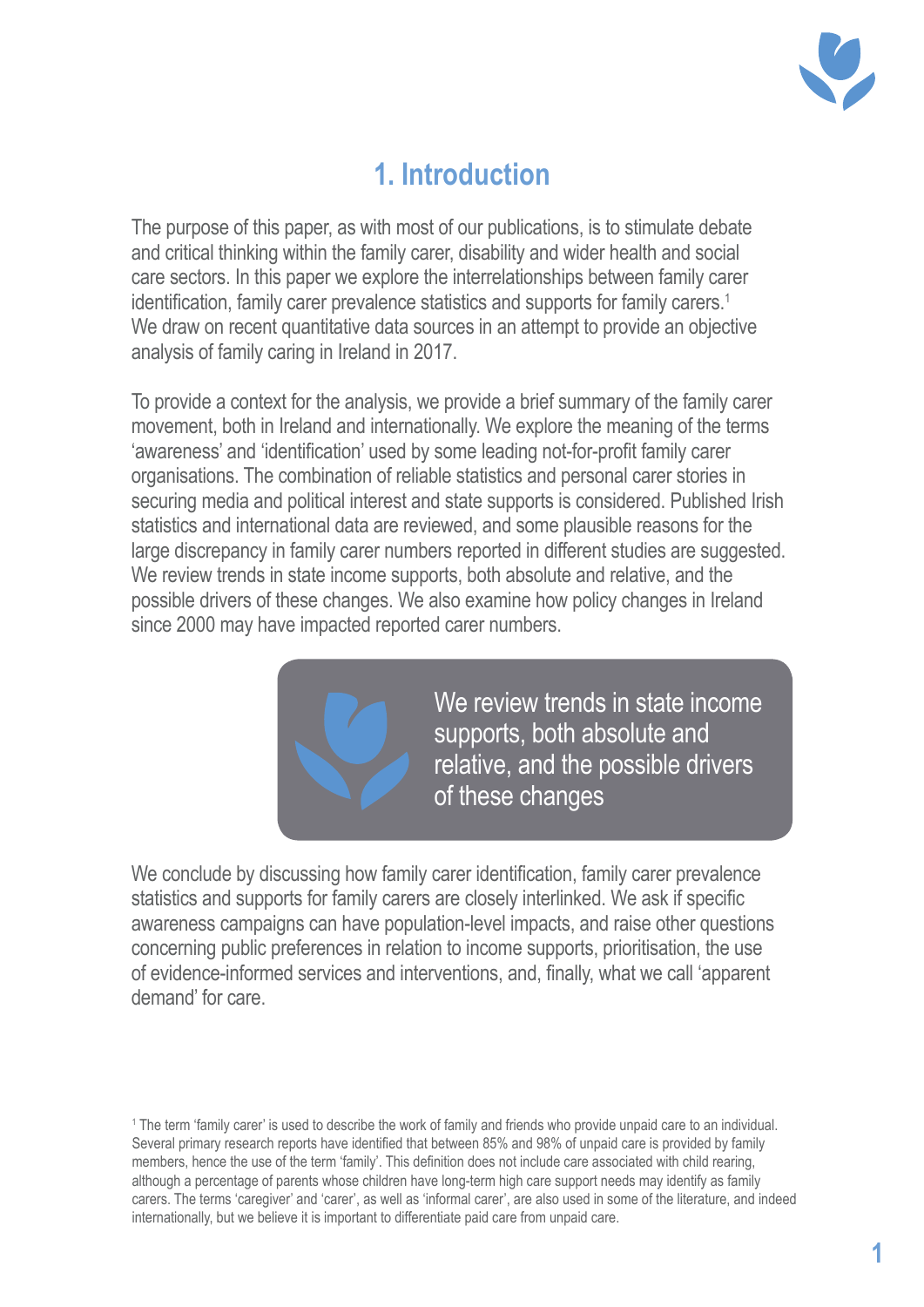

# **2. Awareness**

### **2.1 A Brief History of the Family Carers Movement**

A national family carers movement has been active in Ireland for over 30 years, and can be traced back to the meeting of a few concerned members of the public around a coffee table in the mid-1980s; the founders decided to establish an organisation (now called Family Carers Ireland) that would primarily focus on the needs of people providing care for a loved one. In the mid-1990s another carerfocused organisation, Care Alliance Ireland, was established, with the aim of encouraging existing disability and not-for-profit organisations to focus more on supporting family carers.

> In the mid-1990s another carer-focused organisation, Care Alliance Ireland, was established, with the aim of encouraging existing disability and not-for-profit organisations to focus more on supporting family carers

In the UK, the family carers movement arguably started in 1963 when Reverend Mary Webster wrote a letter to the newspapers outlining the difficulty of working and caring for ageing parents. She subsequently went on to found what is now Carers  $11K<sup>2</sup>$ 

In the US, the Family Caregiver Alliance was established in the 1980s, operating initially in the San Francisco Area.<sup>3</sup> The National Family Caregivers Association was founded in the US in 1993,<sup>4</sup> followed by the National Alliance for Caregiving in 1996.5

Following initial work by Averil Fink and Clare Stevenson in the mid-1970s, Carers New South Wales (Australia) was established in 1980, followed by a national body in 1993 now known as Carers Australia.<sup>6</sup>

<sup>2</sup> https://www.carersuk.org/about-us/who-we-are/our-history Website accessed 3/8/17.

<sup>3</sup> https://www.caregiver.org/fca-history Website accessed 3/8/17.

<sup>4</sup> https://en.wikipedia.org/wiki/Carers\_rights\_movement Website accessed 3/8/17.

<sup>5</sup> http://www.caregiving.org/about/about-the-alliance/ Website accessed 3/8/17.

<sup>6</sup> http://www.carersaustralia.com.au/about-us/history/ Website accessed 3/8/17.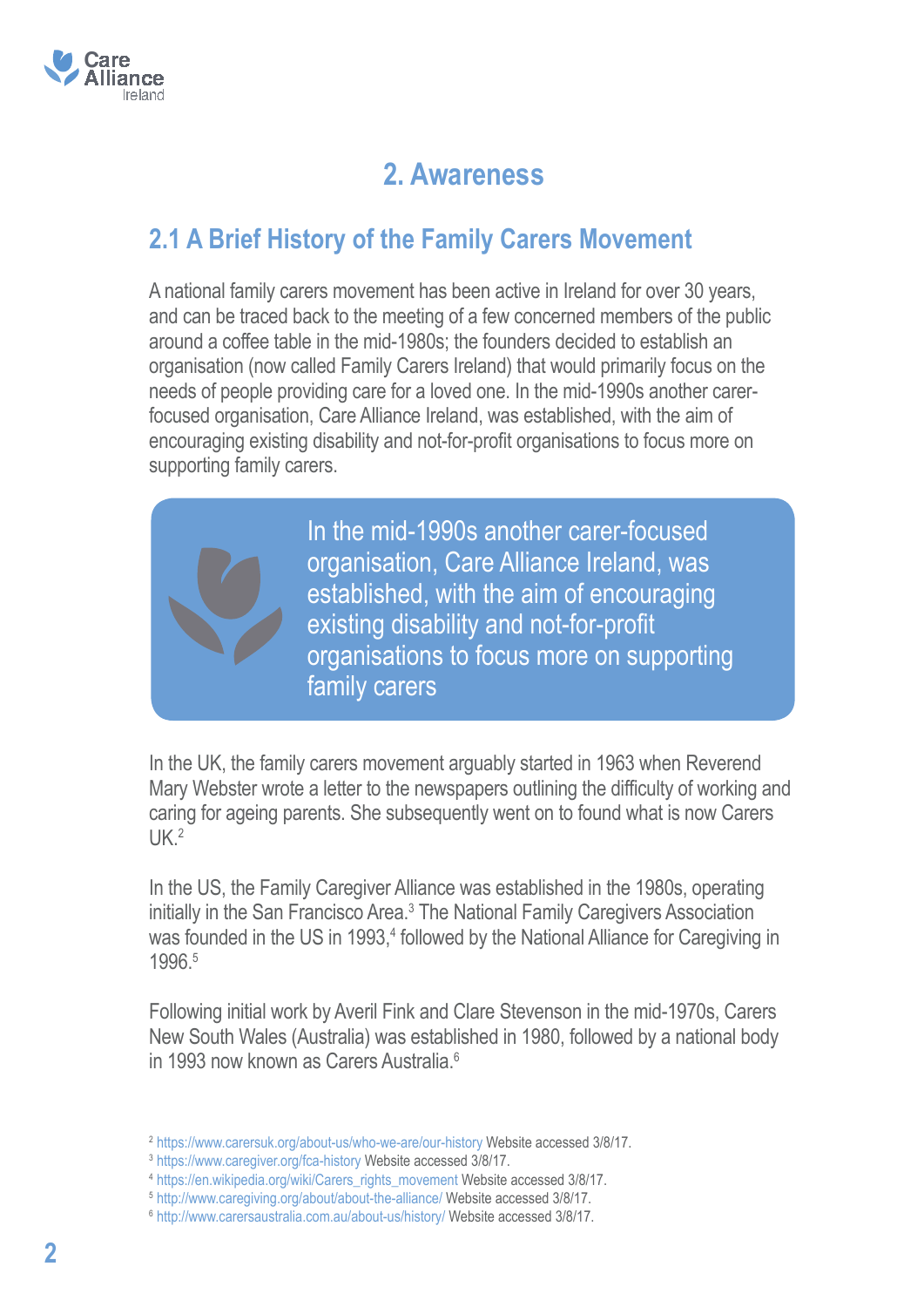

On the international level, the International Alliance of Carer Organisations (IACO) and Eurocarers provide a transnational focus. Both are now well-established with large membership bases. There are also regional and national carer organisations in many western countries, some embryonic, some well-established and some remaining within condition-specific organisations. The development of the disability movement, and more recently the independent living movement, is also significant.<sup>7</sup> While the relationship between these movements is important, it is not within the scope of this paper.<sup>8</sup>

## **2.2 Awareness Raising**

In the promotion of a cause in the not-for-profit sector, 'awareness raising' is often seen as key to success. In the case of family carers, individual self-identification is also considered important. Statements from not-for-profit family carer organisations across the world illustrate this (emphasis added in extracts below):

*One of CAN's main goals is to increase awareness of family caregiving issues in the general public, government, media circles and with family caregivers themselves. Getting the word out is critical to improving the quality of life for family caregivers and their care recipients. But this can be a challenge when so many people don't self-identify as a 'family caregiver' – even when they are handling caregiving responsibilities every day.*

Source: Caregiver Action Network, 2015 Annual Report (USA)9

*we've seen a greater awareness of carers' issues across all political parties. This awareness is due in part to our sustained success at getting carers' issues featured in the media . . . Over the coming year we will be looking to intensify our campaigning to turn greater awareness into concrete changes, like these, which make a difference to carers' lives.*

Source: Carers UK Annual Report 2016–2017<sup>10</sup>

<sup>8</sup> Please see Care Alliance (2017) 'Disability and Family Carer Policy – Challenges and Responses' for a discussion of some of the interrelated issues. Downloadable at http://www.carealliance.ie/userfiles/file/

<sup>7</sup> Barnes, C. 2010. *A Brief History of Discrimination and Disabled People*.

Discussion%20Paper%206%20Disability%20and%20Family%20Carer%20Policy.pdf

<sup>9</sup> http://caregiveraction.org/sites/default/files/Caregiver%20Action%20Network%20FY15%20Annual%20Report.pdf Website Accessed 3/8/17.

<sup>10</sup> Carers UK Annual Report 2016–2017 https://www.carersuk.org/about-us/what-we-do/our-annual-report Website accessed 3/8/17.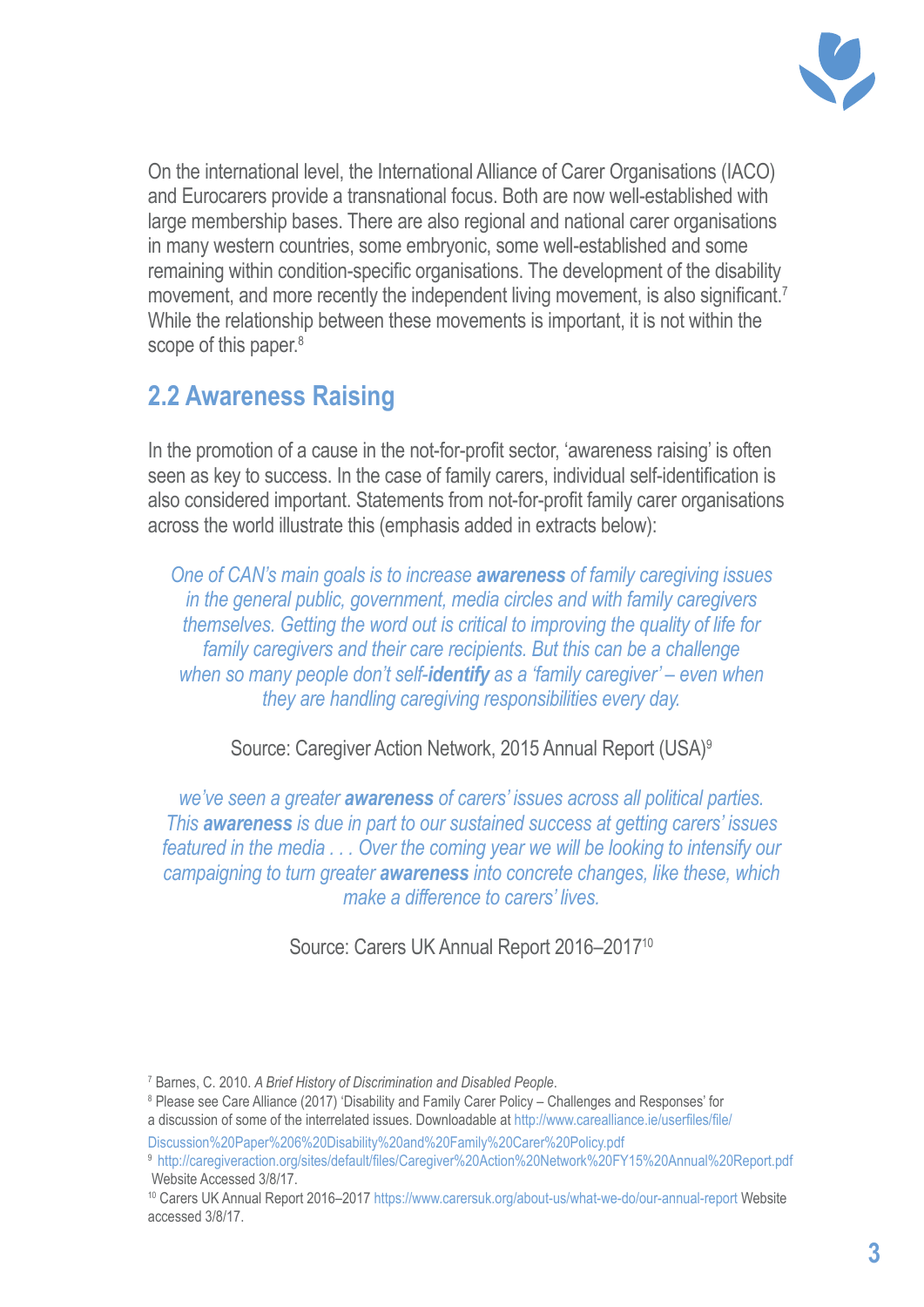

#### *Achieve greater public awareness of and support for Family Carers and care issues . . . Promote greater self-identification by Family Carers.*

#### Source: Family Carers Ireland Strategic Plan 2013–2020<sup>11</sup>

*Each year we reach new heights in raising awareness of carers and their lives across the community; in building a stronger profile for the organisation and seeking to influence government . . . Significant awareness-raising achievements included...*

Source: Carers Australia Annual Report 2014–2015<sup>12</sup>

Molyneaux and colleagues (2011: 425)<sup>13</sup> have identified the taking on of the identity and label of 'family carer' as 'the gateway through which supports are accessed'.

Reflecting on the language used by these leading family carer organisations, we believe it is reasonable to contend that there is a link between awareness raising at a societal or macro level, individual carer self-identification and access to services. A brief search of family carer and not-for-profit advocacy literature revealed a dearth of material specifically discussing these connections.

The relationship, however, is not simple, nor do all family carers accept a responsibility or need to identify as a family carer. A recent paper<sup>14</sup> on the topic of 'defining carers' argues that 'obliging [family] carers to identify as carers is not a helpful way to support them in contemporary Ireland'. Anecdotally, some carer support practitioners report that a key and almost cathartic event in their process of successful engagement with family carers is when such individuals identify as family carers.

> a key and almost cathartic event in their process of successful engagement with family carers is when such individuals identify as family carers

<sup>11</sup>The Carers Association (Ireland) Strategic Plan 2013–2020. (This organisation was renamed Family Carers Ireland after a merger with Caring for Carers Ireland in 2016.)

<sup>12</sup> Carers Australia Annual Report 2015 http://www.carersaustralia.com.au/storage/annual-report-2015–16-final.pdf Website accessed 3/8/17.

<sup>13</sup> Molyneaux, V., Butchard, S., Simpson, J. and Murray, C. (2011) 'Reconsidering the term "carer": a critique of the universal adoption of the term "carer"', *Ageing and Society,* 31(3): 422–37.

<sup>14</sup>Hughes, Z. and O'Sullivan, L. (In press, 2017) 'Defining and profiling family carers: reflections from Ireland', *International Journal of Care and Caring*, 1(3).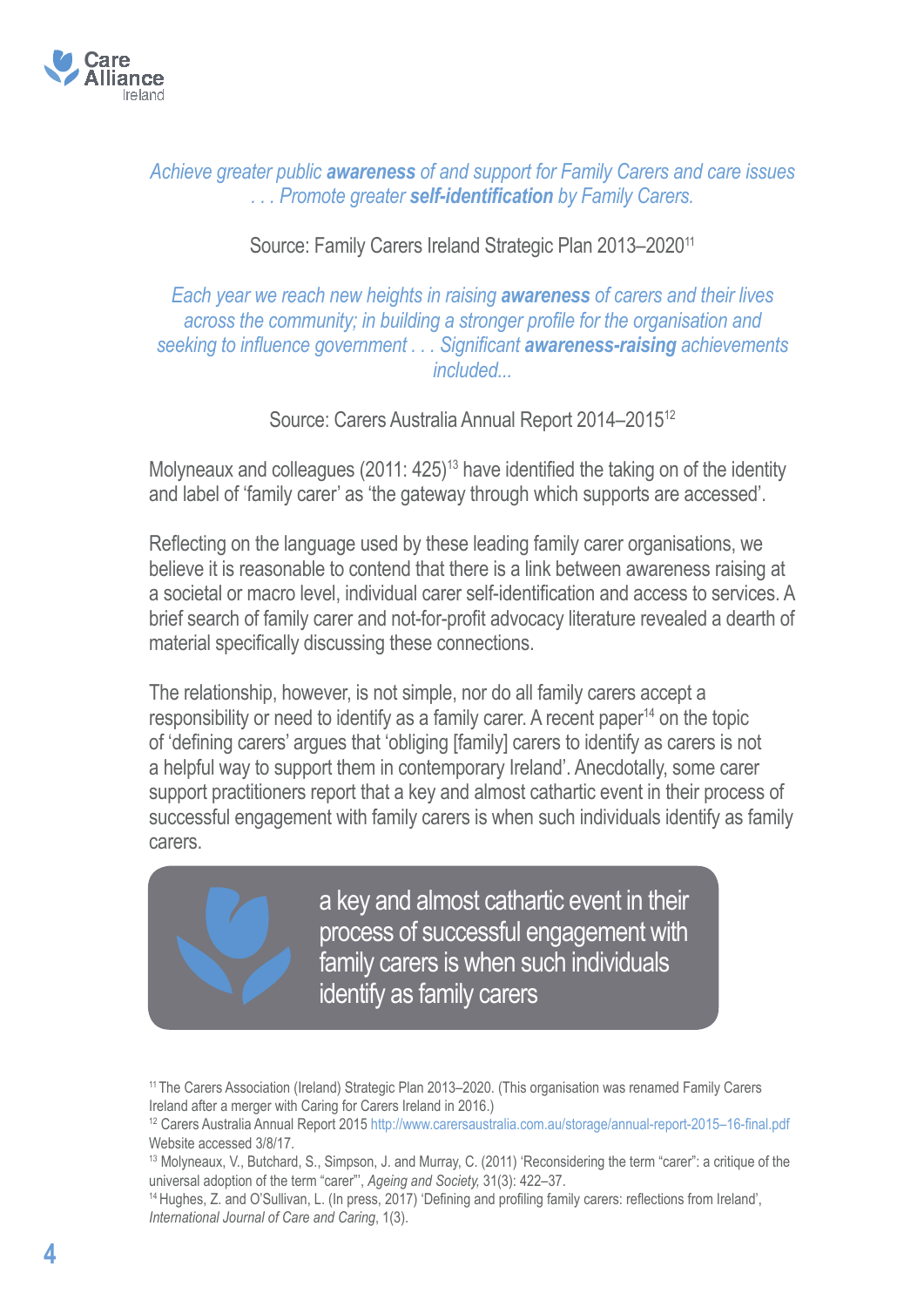

Figure 1 below presents the inter-relationship between awareness raising, official family carer statistics and family carer supports and services.



*Figure 1 The relationship between awareness raising, official carer statistics and carer supports/services*

## **2.3 Does Having Figures Matter?**

Reliable quantitative data on family carer numbers is essential in advocating change. Many not-for-profit groups across the globe have successfully raised awareness of their cause through a combination of quantitative data, personal stories, recruitment of public champions and the benefit of a relatively free, liberal and uncritical media. This is particularly the case for organisations supporting groups who have experienced discrimination and isolation or who have been ignored or hidden from public discourse.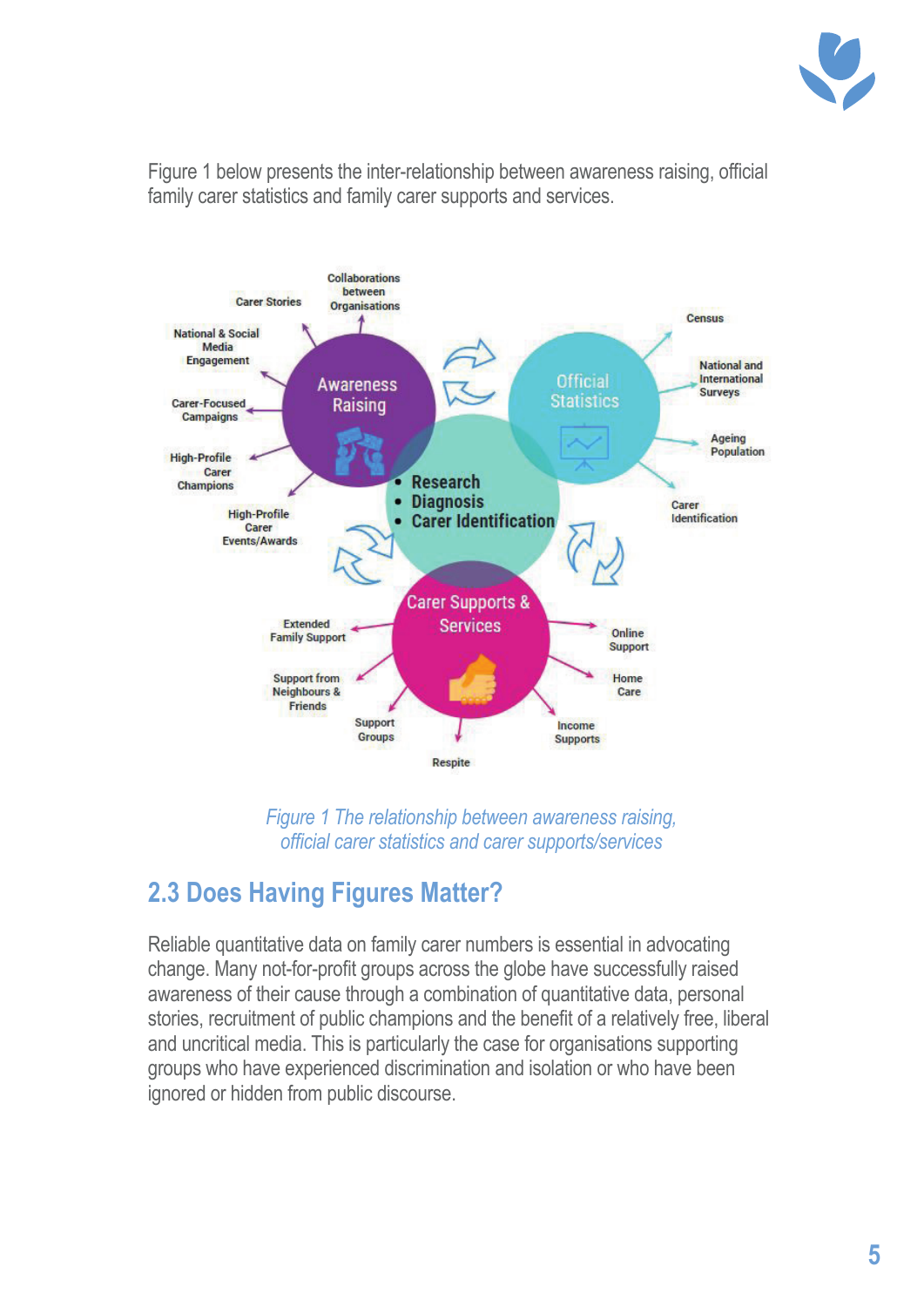

Robust data also provides evidence to support estimates of the quantum of need and unmnet need. It also helps to prove the size of the sector represented. In the case of family carers, the data available in Ireland on the prevalence and intensity of caregiving also enables estimation of the contribution this caring makes to the national economy. The use of press releases, briefings reporting statistics and survey findings, together with personal family carer stories (often of struggles to access supports), appears to be an effective means of securing media interest. A cursory review of leading online and print media suggests regular coverage of family carer stories.



A cursory review of leading online and print media suggests regular coverage of family carer stories

While policy makers within government departments may review data presented with a critical eye, and indeed query the representativeness of individual carer stories, politicians may be more willing to accept data presented at face value, with less assessment of its robustness or overall merit.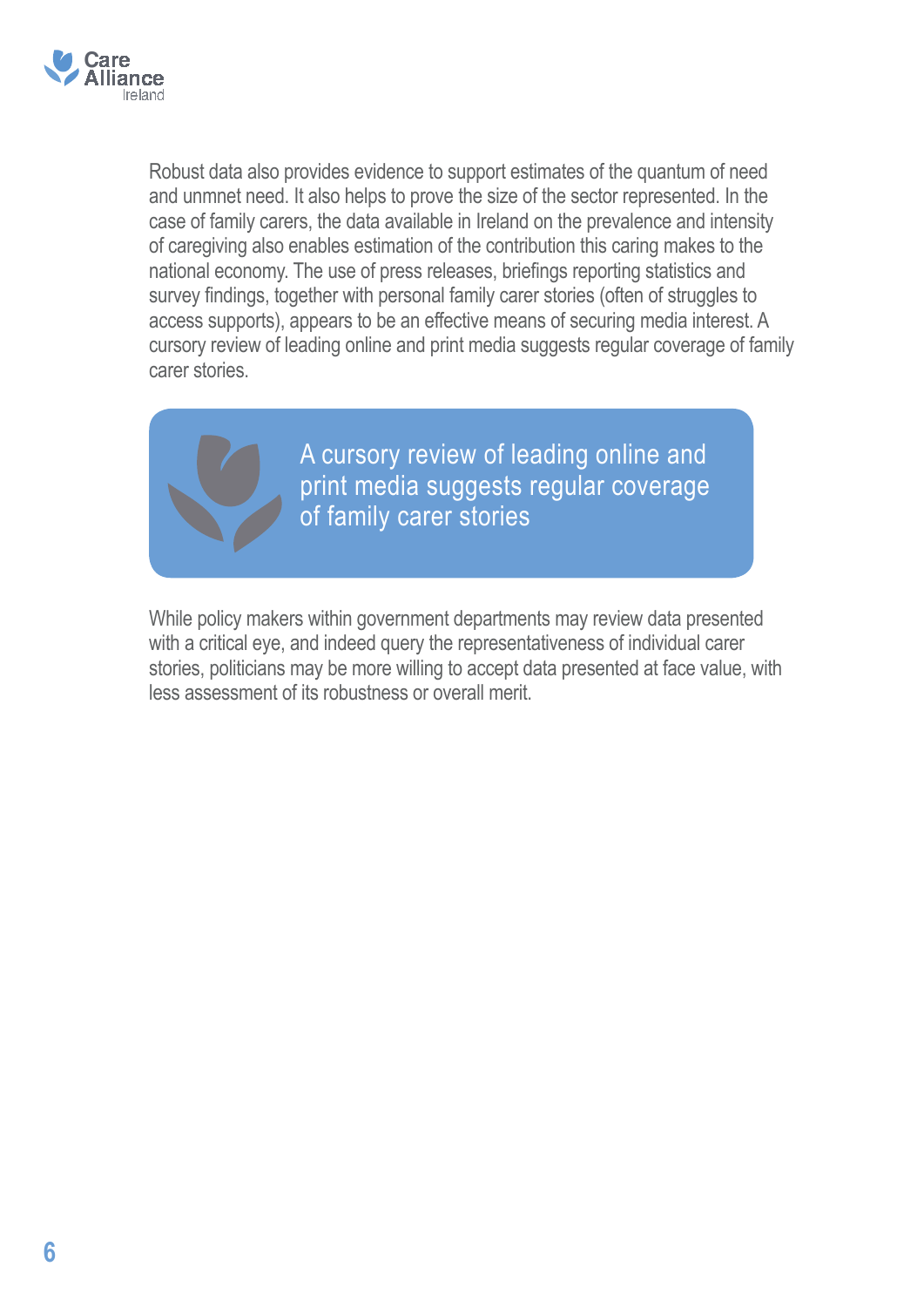

# **3. Carer Prevalence and Self-Identification**

### **3.1 The Origin of Carer Prevalence Statistics in Ireland**

Few countries capture family carer prevalence on a population-wide basis. However, the family carers movement in Ireland successfully lobbied for the inclusion of a question on caring responsibilities in the 2002 national census, as well as the subsequent 2006, 2011 and 2016 censuses:

Question on caring in 2016 National Census of Population in Ireland<sup>15</sup>

*Do you provide regular unpaid personal help for a friend or family member with a long-term illness, health problem or disability?*

*(Include problems which are due to old age. Personal help includes help with basic tasks such as feeding and dressing.)*

*If yes, for how many hours per week? Write in hours.*

The baseline figure for the 2002 census of 148,754 family carers increased to a figure of 195,263 in the 2016 census.16 Allowing for population growth over this period, the overall percentage of the population reporting as providers of care increased from 3.8% in 2002 to 4.1% in 2011, and remained at that level in the 2016 census.17

> Allowing for population growth over this period, the overall percentage of the population reporting as providers of care increased from 3.8% in 2002 to 4.1% in 2011, and remained at that level in the 2016 census

In the meantime, two other major surveys suggest much larger numbers of people are engaged in unpaid care.

<sup>15</sup> http://census.ie//app/uploads/2016/02/65995-English-Household\_2016-New-Version-Do-Not-Complete.pdf Website accessed 3/8/17.

<sup>17</sup>The population of Ireland was reported to be in 3,917,366 in 2002, 4,588,252 in 2011 and 4,757,976 in 2016. http://www.cso.ie/en/media/csoie/census/documents/2002preliminary.pdf and http://www.cso.ie/en/ releasesandpublications/ep/p-cpr/censusofpopulation2016-preliminaryresults/ Website accessed 18/8/17.

<sup>16</sup> http://www.cso.ie/en/media/csoie/newsevents/documents/census2016summaryresultspart2/Chapter\_9\_Health,\_ disability\_and\_caring.pdf Website accessed 15/8/17.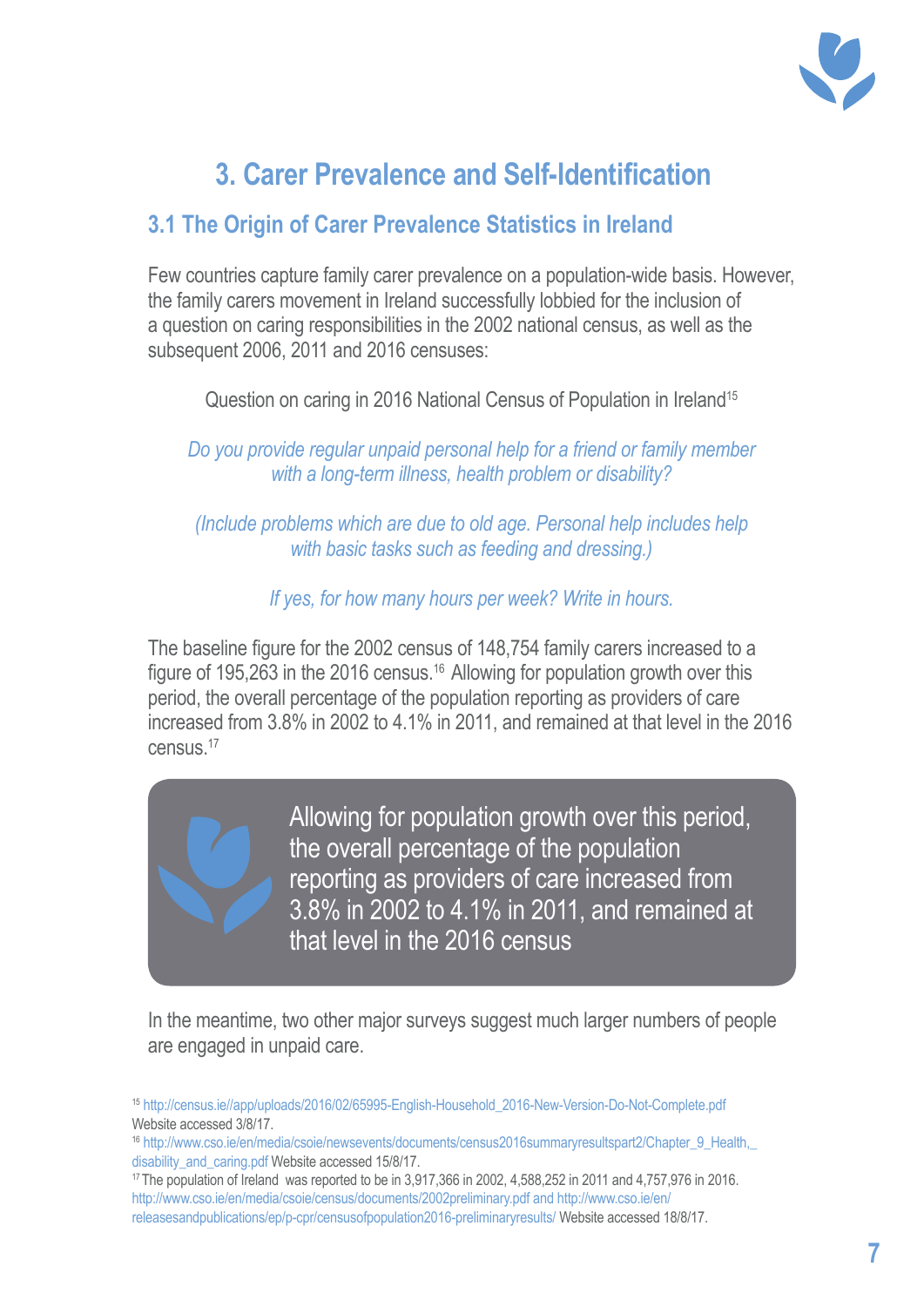

The Q3 2009 Quarterly National Household Survey (QNHS)<sup>18</sup> asked the following question of 21,500 people:

*Some people have extra responsibilities because they look after someone who has long-term physical or mental ill-health or disability, or problems related to old age.*

*May I just check, is there anyone living with you/not living with you who is sick, disabled or elderly whom you look after or give special help to, other than in a paid or professional capacity (for example, a sick or disabled (or elderly) relative/husband/wife/child/friend/parent etc.)?*

The survey found that 8% of respondents aged 15 and over provided some level of unpaid care. On a national basis this would suggest that there were approximately 274,000 people aged 15 and over providing unpaid informal care in the state.

> On a national basis this would suggest that there were approximately 274,000 people aged 15 and over providing unpaid informal care in the state

In 2015 another question on caring was included, this time in the Irish Health Survey (IHS).

Question on caring in Irish Health Survey 2015:19

#### *Are you providing care or assistance at least once a week to one or more people suffering from any chronic condition or infirmity due to old age (exclude professional activities)?*

This survey concluded that '10% of the population are providing care to someone with a chronic condition or an infirmity due to old age. In 86% of these cases, the person being cared for is a family member. The average number of hours spent providing care is 44.7 hours per week.'<sup>20</sup>

<sup>&</sup>lt;sup>18</sup> Central Statistics Office (2010) Quarterly National Household Survey, Quarter 3 2009:

Module on Caring. www.cso.ie/en/media/csoie/releasespublications/documents/labourmarket/2009/carersq32009.pdf (Please note: additional figures kindly provided to Care Alliance Ireland following request.)

<sup>19</sup>http://www.cso.ie/en/media/csoie/qnhs/documents/qnhsspecialmodules/IHS\_questionnaire.pdf Website accessed 3/8/17.

<sup>20</sup>http://cso.ie/en/media/csoie/newsevents/documents/pressreleases/IHS2015.pdf

Full report: http://cso.ie/en/releasesandpublications/ep/p-ihs/irishhealthsurvey2015/ct/ Website accessed 15/8/17.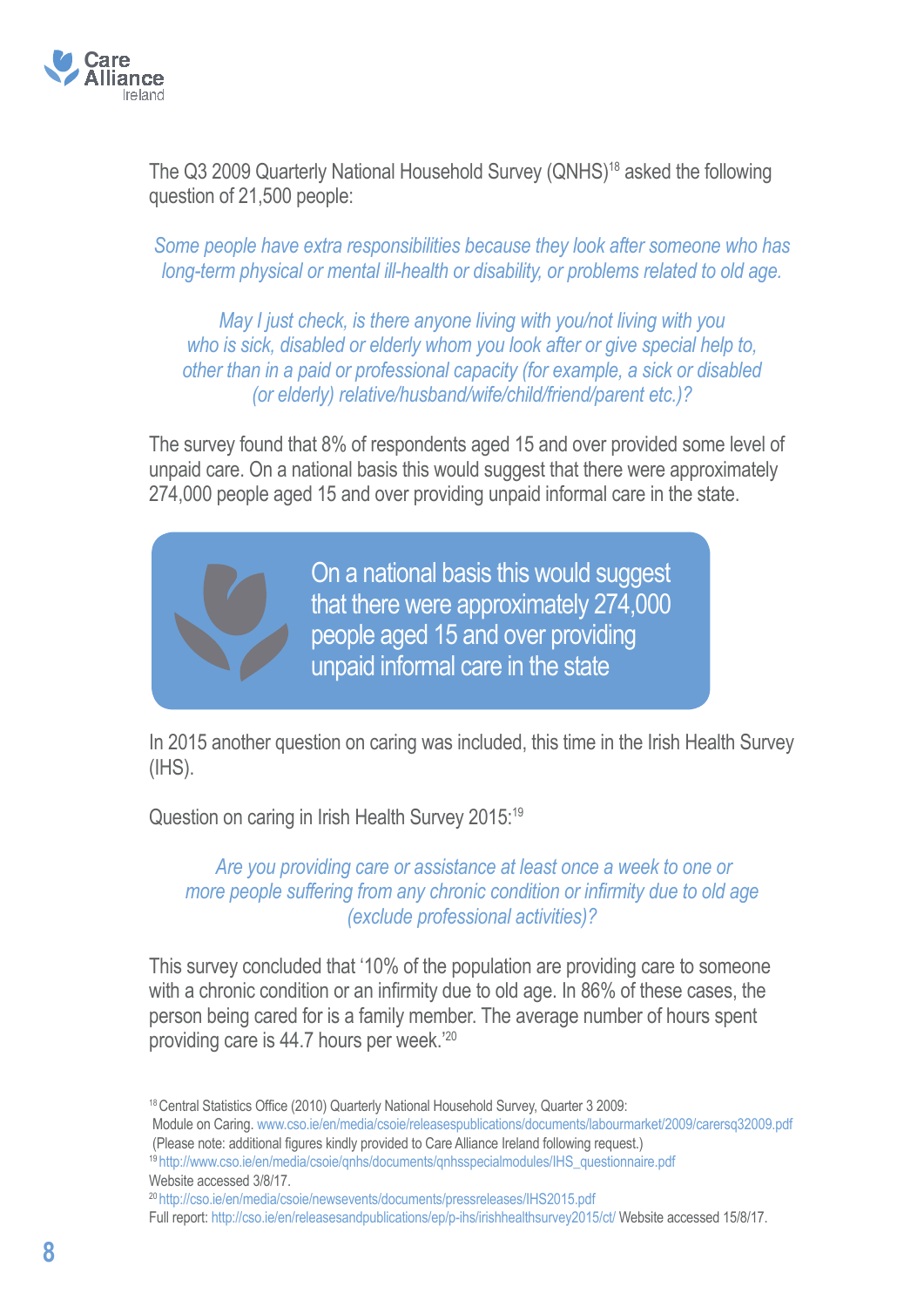

In theory, based on the finding cited that 10% of the population aged 15+ were acting as carers in Ireland in 2015, this would suggest that there are approximately 360,000 carers in the state.

> In theory, based on the finding cited that 10% of the population aged 15+ were acting as carers in Ireland in 2015, this would suggest that there are approximately 360,000 carers in the state

Figure 2 below shows the significant disparity in reported levels of caregiving between the different Irish studies.



### Levels in carer reporting based on survey type

*Figure 2 Levels of carer reporting based on survey type*

## **3.2 Discussion of the Differences Between the Survey Results**

The difference in reported numbers of family carers as between the various surveys and censuses is significant and warrants analysis. We now suggest three reasons for these differences.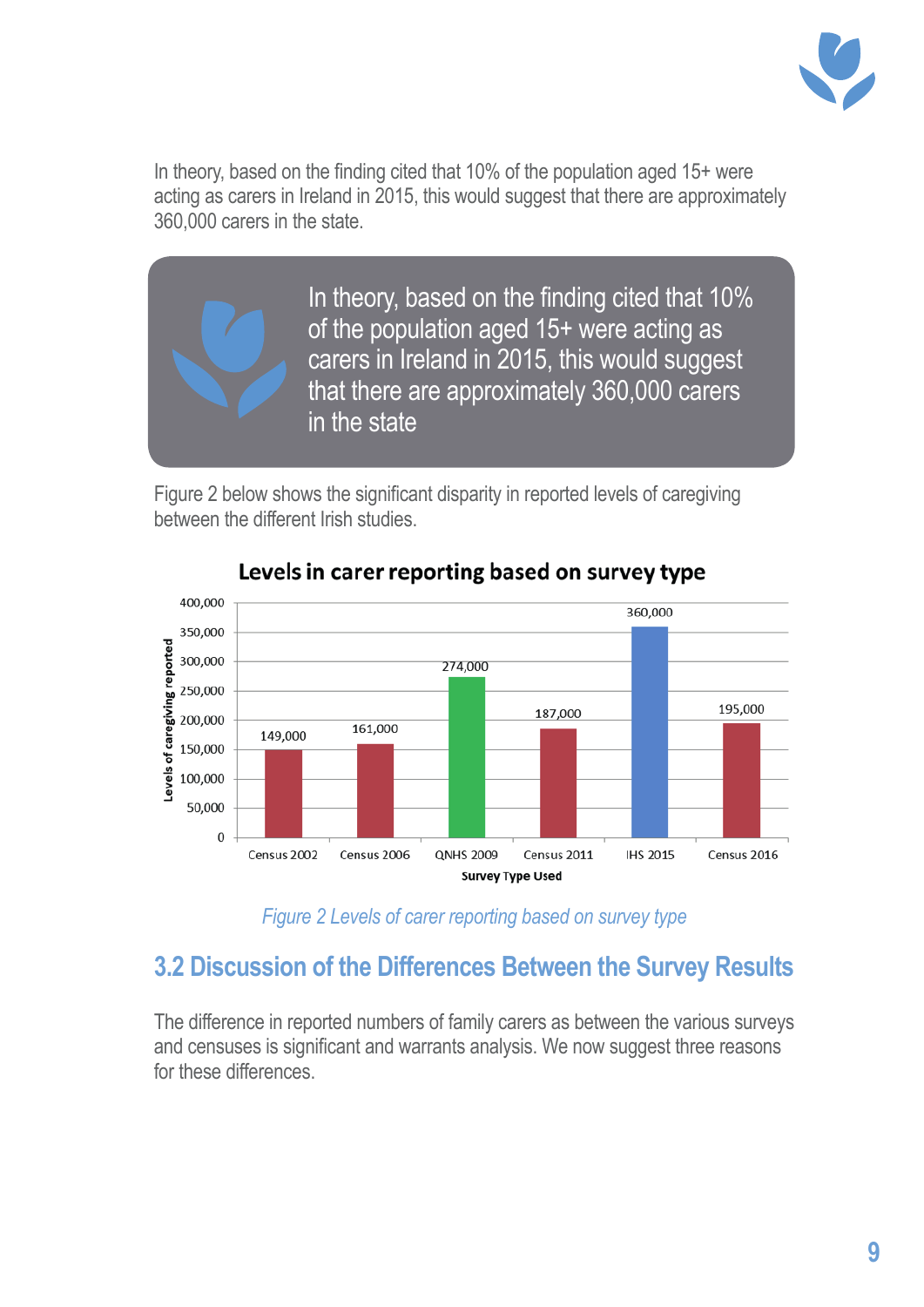

#### **1. The wording of the survey question**

The authors of the 2009 QNHS point out:

*the definition of caring used (looking after or giving special help to) is broader than the concept of regular unpaid personal help used in the Census, so it would be expected that a higher prevalence of caring would be observed.*

The language used in the census – 'personal help . . . including feeding or dressing' – may well be a significant factor in the lower census prevalence figure. While many people with disabilities or health conditions may receive some level of support from family members, relatives or friends, the support may in many cases not extend to feeding or dressing. In that sense, people responding to the census question may have excluded themselves on reading the detailed wording of the question. Respondents may have interpreted the question as requiring a 'no' answer if they were not actually feeding or dressing someone. The wording of the 2015 health survey, which uses the term 'help or assistance', is arguably also wider than that used in the census.



The language used in the census – 'personal help . . . including feeding or dressing' – may well be a significant factor in the lower census prevalence figure

We suggest that those respondents replying in the affirmative to the census caring question are perhaps more likely than the respondents in the two surveys to be providing support for 'Activities of Daily Living' (ADLs) such as eating, bathing, dressing, toileting and transferring.

We also suggest that those who answered in the affirmative in the two other surveys were more likely to be primarily providing support with 'Instrumental Activities of Daily Living' (IADLs) including preparing meals, managing money, shopping for groceries or personal items, performing housework, doing laundry and using the telephone.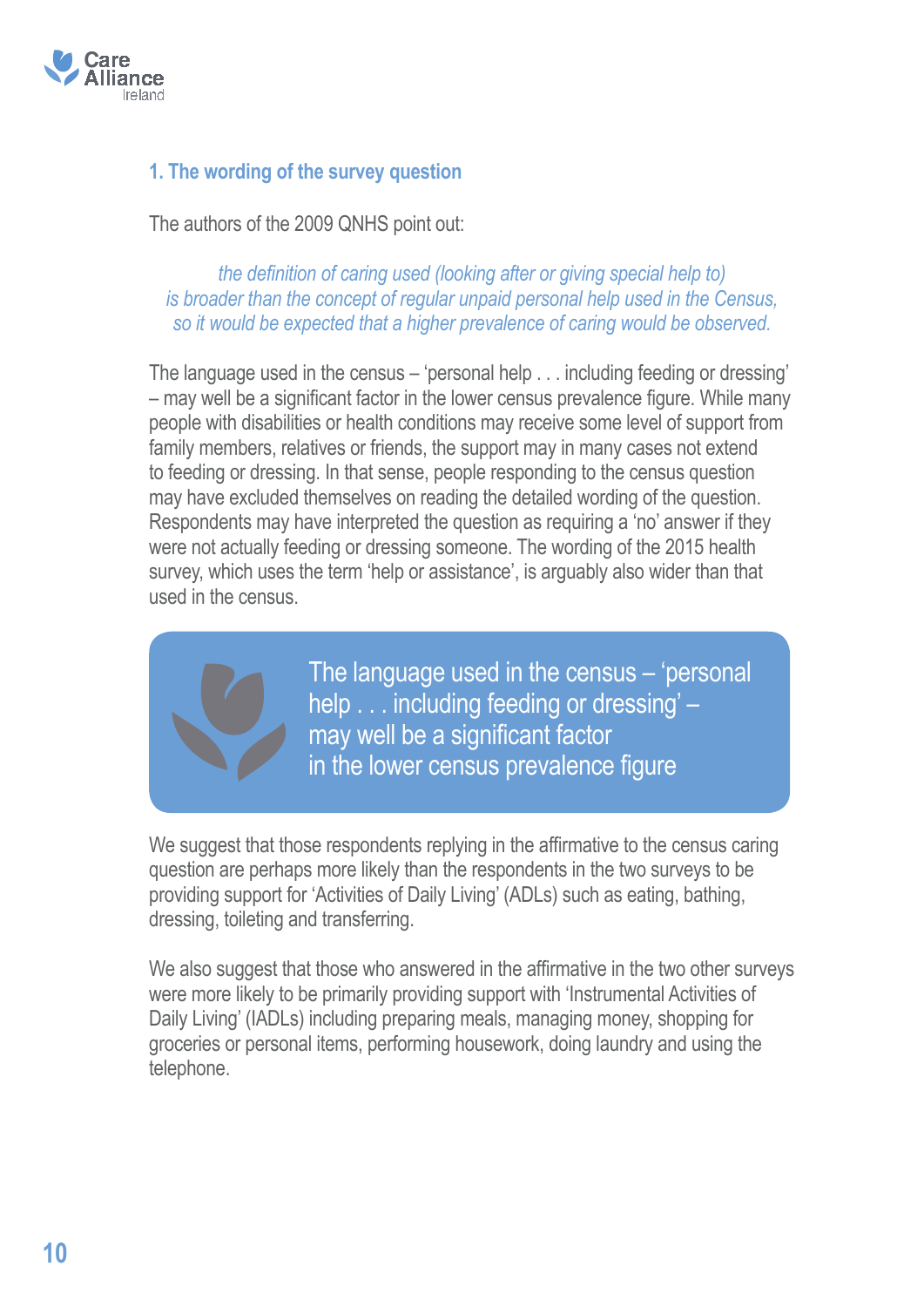

#### **2. Different response rates**

An exploration of the response rates may also be relevant. It would appear that of the 26,000 individuals originally selected in the 2015 Irish Health Survey, only 10,323 responded, giving a response rate of just under 40%.<sup>21</sup> Given this relatively low response rate, it could be argued that those who did complete the survey may not be fully representative of the population. The National Census of Population, by its mandatory nature, tends to secure close to a 100% response rate.<sup>22</sup> We have been unable to establish the response rate of the 2009 QNHS.

#### **3. How the surveys are completed and by whom**

It may be of significance that while the census must be completed by the householder or any adult member of the household, as is the Irish Health Survey, the QNHS is different. It is completed by an enumerator in conversation with the respondents.

The census is completed by an adult member of the household, and as such, there may be some reluctance to report on caregiving. This may be due to concerns about privacy or perceived stigma. There is some evidence of this type of reluctance with respect to reporting on the prevalence of young carers. A school-administered survey indicated that 11.4% of 10- to 17-year-olds identify as carers,<sup>23</sup> which would equate to approximately 60,000 young carers nationally. However, according to the most recent census figures (2016) there are only 3,800 children aged less than 15 years reported as providing care. In an earlier paper on the topic of stigma and caregiving we postulate that 'due to the stigma particularly surrounding a family that relies on young children to provide intimate and personal care to other members of the household, many of these young carers remain unacknowledged.'24

> The census is completed by an adult member of the household, and as such, there may be some reluctance to report on caregiving

<sup>21</sup> http://cso.ie/en/releasesandpublications/ep/p-ihs/irishhealthsurvey2015/bgn/ Website accessed 15/8/17.

<sup>&</sup>lt;sup>22</sup> Personal communication with Declan Smyth, Statistician, Central Statistics Office, 17/8/17, when he confirmed that the response rate for census 2016 was estimated to be over 99%.

<sup>23</sup> Callaghan, M., Keane, E. & Molcho, M. (2016, February). '*Short Report – HBSC Ireland: Young Carers in the 2014 HBSC study*'.

<sup>&</sup>lt;sup>24</sup> 'We Need to Talk About It – Stigma and Family Care'. Dec 2016. Discussion Paper 5.

http://www.carealliance.ie/userfiles/file/Discussion%20Paper%205%20(Stigma)%20FA%20Web.pdf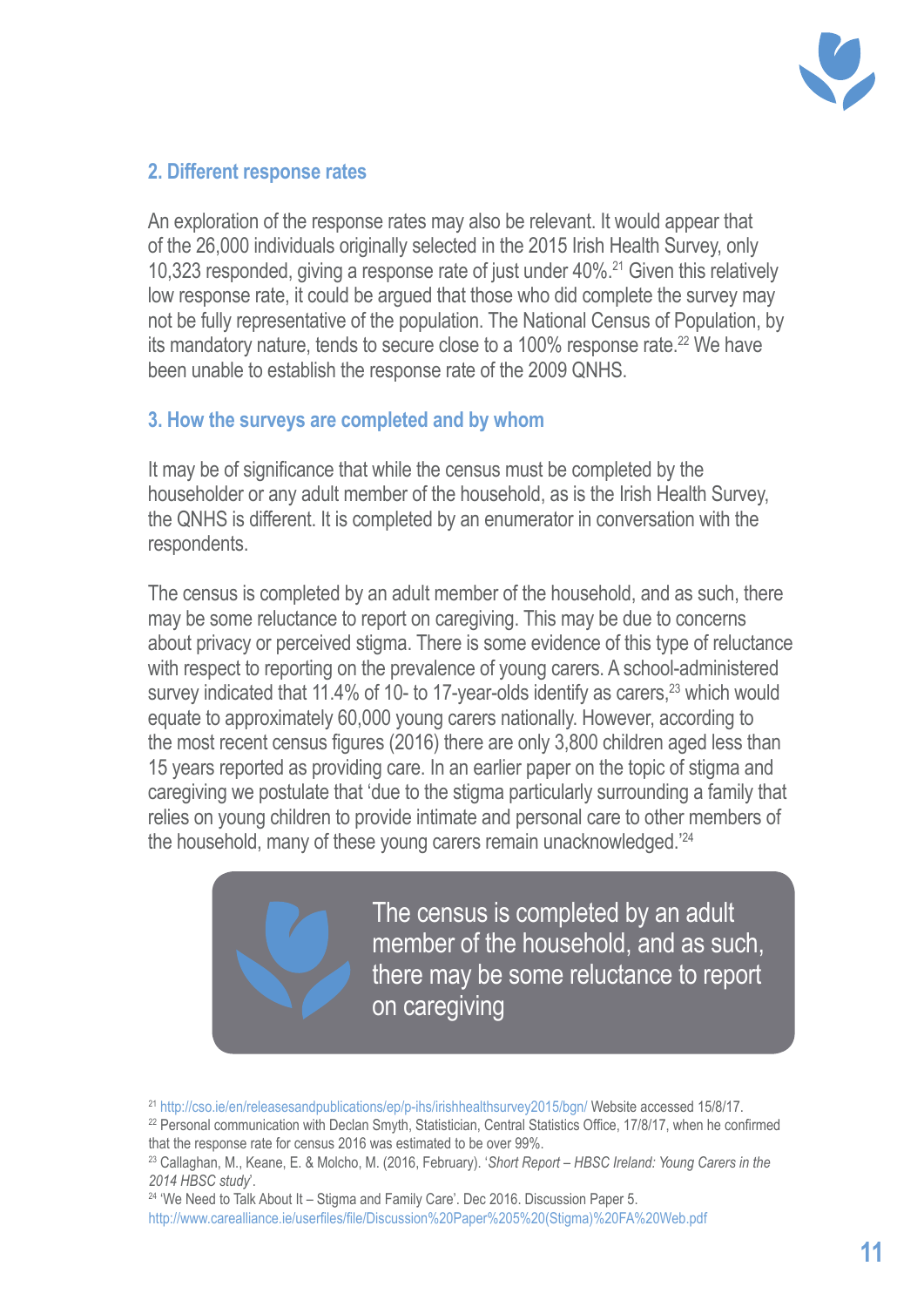

### **3.3 Triangulation of Survey Data for Hours of Caring**

Looking at the census and IHS figures for the average number of hours of care provided weekly, the data suggests a small but significant difference in reported intensity of care provision. As referenced earlier in this report, the IHS suggested an average of 44.6 hours of care provided each week. An analysis of the 2016 census data, using mid-point estimates for the census bands (e.g. 2–6 hours), results in a figure of 40 hours of care per week.25 It may be that some of those providing personal care tend to have different but less around-the-clock care responsibilities. For example, someone caring for a spouse with incontinence and frailty issues may get some respite from caring, whereas someone caring for a loved one with dementia may have a 24/7-type caring role but fewer personal care support demands, at least in the early and middle stages of dementia.

> An analysis of the 2016 census data, using mid-point estimates for the census bands (e.g. 2–6 hours), results in a figure of 40 hours of care per week

#### **3.4 International Comparisons**

We now look at some international data on family caring.

In the UK, a question on caring appeared in both the 2001 and 2011 censuses.

The 2011 census showed that approximately 10% of the population of England and Wales provided some form of unpaid or informal care, i.e. 'look[ed] after, or [gave] any help or support to family members, friends, neighbours or others because of either: long-term physical or mental ill-health/disability/problems related to old age<sup>'.26</sup>

Question on Caring in UK Censuses 2001 and 2011:27

*Do you look after, or give any help or support to family members, friends, neighbours or others because of either:*

<sup>27</sup> https://www.ons.gov.uk/census/2001censusandearlier/aboutcensus2001/census2001forms

<sup>&</sup>lt;sup>25</sup> http://www.cso.ie/en/media/csoie/newsevents/documents/census2016summaryresultspart2/Chapter\_9\_Health, disability and caring.pdf Page 70, Table 9.1. Full calculations are available on request.

<sup>26 &#</sup>x27;2011 Census analysis: Unpaid care in England and Wales, 2011 and comparison with 2001' (2013) http://webarchive.nationalarchives.gov.uk/20160109213406/http://www.ons.gov.uk/ons/dcp171766\_300039.pdf Website accessed 3/8/17.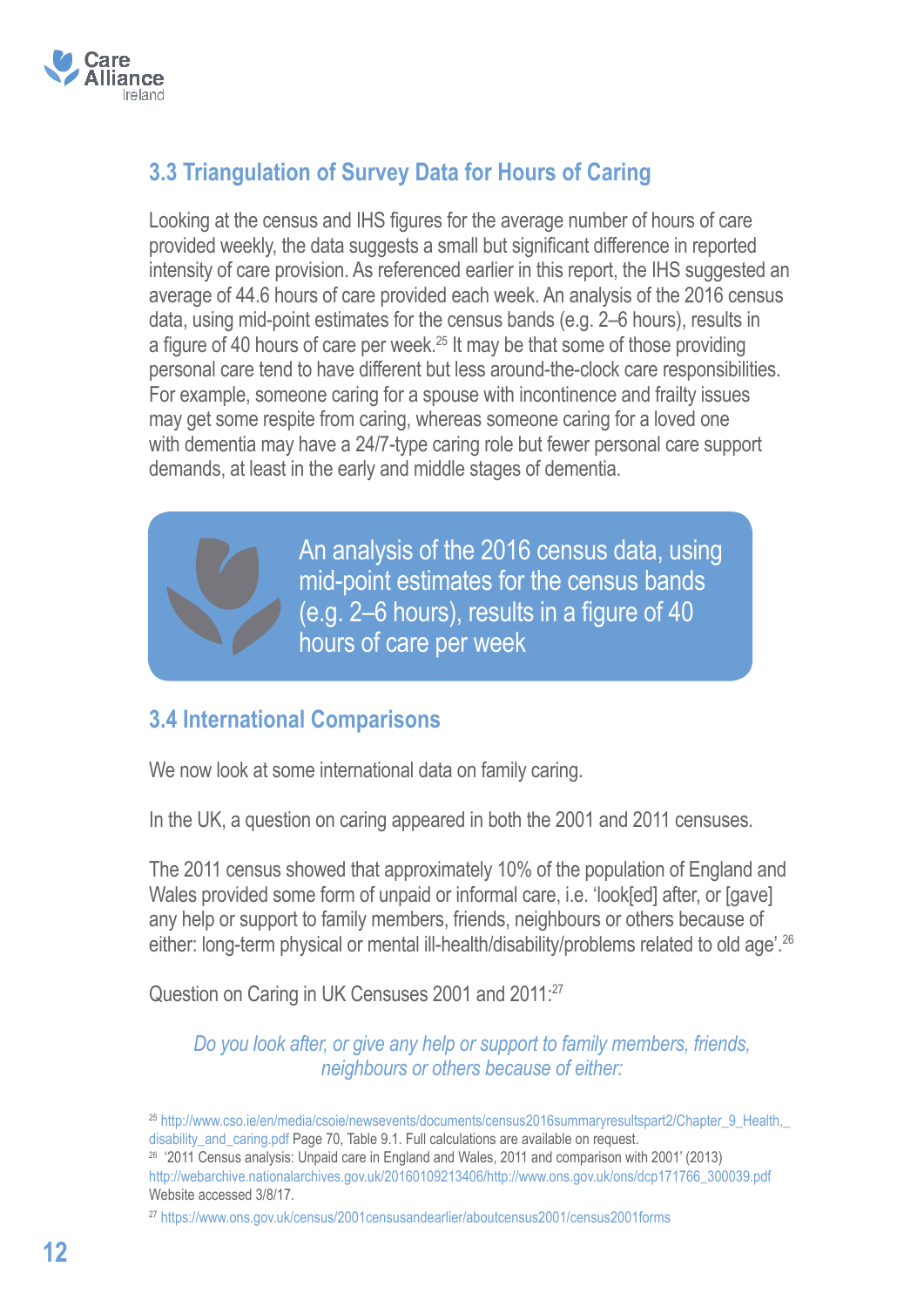

#### *Long-term physical or mental ill-health/disability?*

#### *Problems related to old age?*

#### *Do not count anything you do as part of your paid employment*

Even allowing for the older age profile of the UK population (age 65+: 18% in the UK versus 13% in Ireland),<sup>28</sup> the difference in self-reported caring between the censuses of the two countries is significant. However, we suggest that the wording of the UK census may be interpreted by respondents to mean a wider definition of caring than the more 'personal' care that the Irish census seems to imply.

A comparison of data between Northern Ireland, part of the UK but arguably culturally closer to the population of the Republic of Ireland, is useful. Northern Ireland established a self-reported carer prevalence rate of 12%, somewhat higher than the figure for the UK as a whole.<sup>29</sup> This potentially undermines any argument that self-reported prevalence is strongly a function of culture or indeed a function of the type of state welfare model. Indeed, Northern Ireland has a younger population profile than the rest of the UK, so a lower prevalence rate<sup>30</sup> might have been expected.

> A comparison of data between Northern Ireland, part of the UK but arguably culturally closer to the population of the Republic of Ireland, is useful. Northern Ireland established a self-reported carer prevalence rate of 12%, somewhat higher than the figure for the UK as a whole

In Australia, 11.6% of the population report as family carers.<sup>31</sup> The explanation of the survey method is very detailed, and seems to include both ADLs and IADLs

<sup>28</sup> http://www.indexmundi.com/factbook/compare/united-kingdom.ireland/demographics

<sup>29</sup> http://www.niassembly.gov.uk/globalassets/documents/raise/publications/2017–2022/2017/health/2517.pdf Website accessed 18/8/17.

<sup>30</sup> http://www.assemblyresearchmatters.org/2016/04/29/a-demographic-profile-of-northern-ireland-in-2016/ Website accessed 18/8/17.

<sup>31</sup> http://www.abs.gov.au/ausstats/abs@.nsf/

Latestproducts/4430.0Appendix302015?opendocument&tabname=Notes&prodno=4430.0&issue=2015&num=&view Website accessed 3/8/17.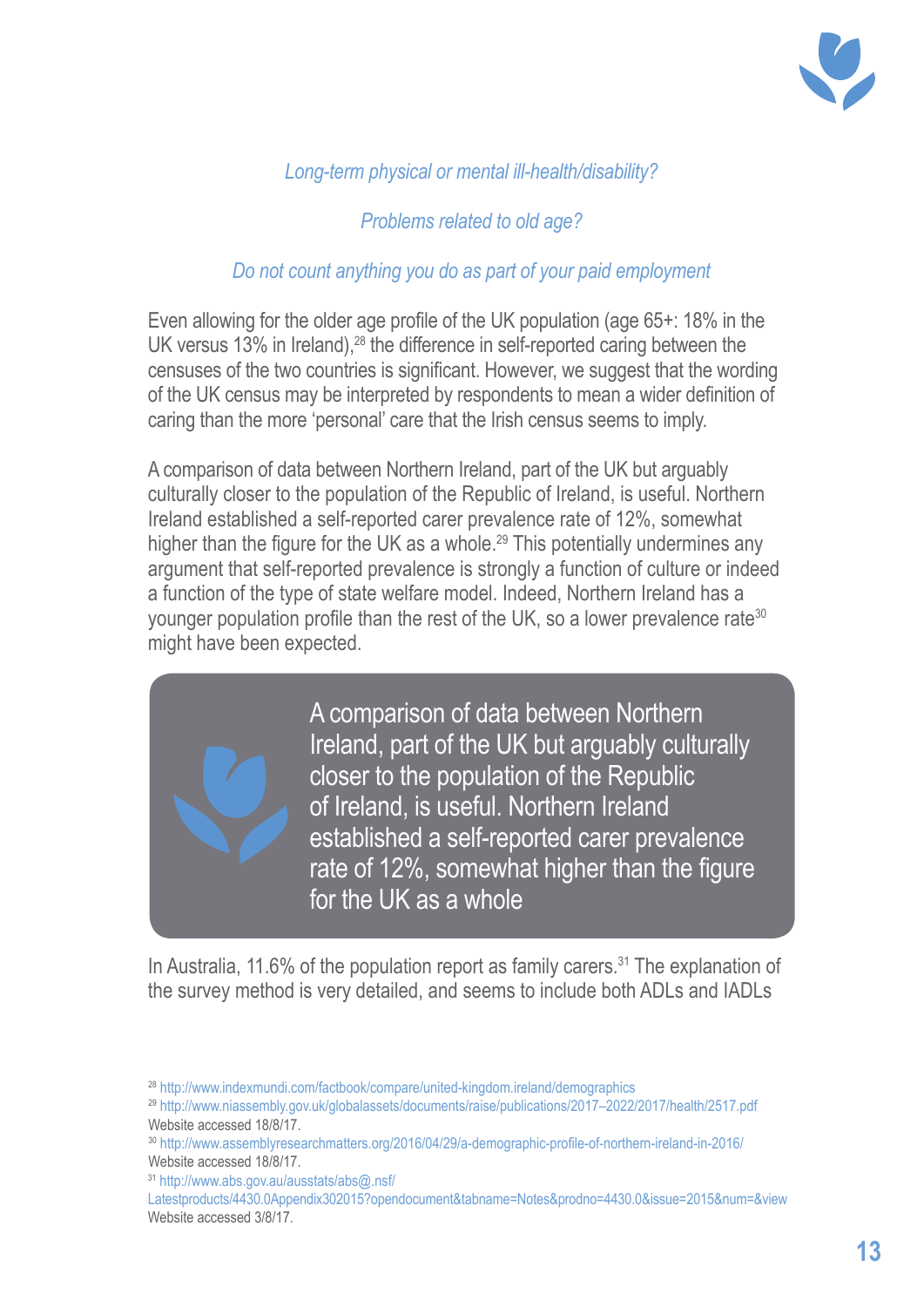

in the definition of caregiving, also giving detailed directions and support to the enumerator in identifying family carers within a household.<sup>32</sup>

Question used in the 2015 Survey of Disability, Ageing and Carers (SDAC):

*A carer is defined as a person who provides any informal assistance, in terms of help or supervision, to people with disability or older people (aged 65 years and over). Assistance must be ongoing, or likely to be ongoing, for at least six months.*

Again, this definition is perhaps interpreted by respondents as encompassing a wider concept of caring than is the definition in the Irish census.

Both the UK and Australian census prevalence data (10% and 11.6% respectively) are close to the Irish Health Survey figure of 10%, especially when allowing for the older population age profiles in both countries.<sup>33</sup>

At European level, there has been some attempt to capture levels of reported family caring across various EU countries. A 2017 review by Eurocarers of 29 European countries identified a massive range in both official and unofficial reported family caring prevalence amongst national populations. These ranged through 0.4% (official, Denmark), 6.3% (unofficial, Finland), 21.3% (official, Netherlands) and (16.2%, unofficial, Italy). This wide range makes the delivery of a coherent and credible message based on the prevalence of caregiving a more difficult task at EU level.<sup>34</sup> No carer prevalence data, either official or unofficial, could be found for 11 of the 29 countries. A figure of 100 million carers across Europe is currently used by Eurocarers, but figures of between 19 million and 125 million have been articulated in other publications.<sup>35</sup> The robust and well-regarded 2007 Quality of Life Survey across 31 European countries found that 6.5% of adults reported providing daily care to an elderly or disabled relative. This would equate to approximately 35 million people across Europe.<sup>36</sup>

https://www.eurocarers.org/userfiles/files/factsheets/Carers%20in%20Europe%20-%202009.pdf Website accessed 15/8/17.

<sup>32</sup> http://www.abs.gov.au/ausstats/abs@.nsf/

Latestproducts/4430.0Appendix302015?opendocument&tabname=Notes&prodno=4430.0&issue=2015&num=&view= Website accessed 3/8/17.

<sup>33</sup> http://www.indexmundi.com/factbook/compare/united-kingdom.ireland/demographics

<sup>34</sup> Eurocarers Annual Report 2016-2017 http://eurocarers.org/userfiles/files/Annual%20Report%202016-2017%20 -%20Revised%20version.pdf

<sup>35</sup> The 100m estimate is based on a fairly broad definition derived from the European Quality of Life Survey which does not specify any minimum number of hours per week or duration of caregiving episode and is therefore likely to include many people with only very light care commitments. Stokes, A. (2009) 'Carers in Europe: Factsheet'. Brussels: Eurocarers.

<sup>36</sup> Anderson, R., Mikuliç, B., Vermeylen, G., Lyly-Yrjanainen, M. & Zigante, V. (2009). 'Second European quality of life survey—overview'.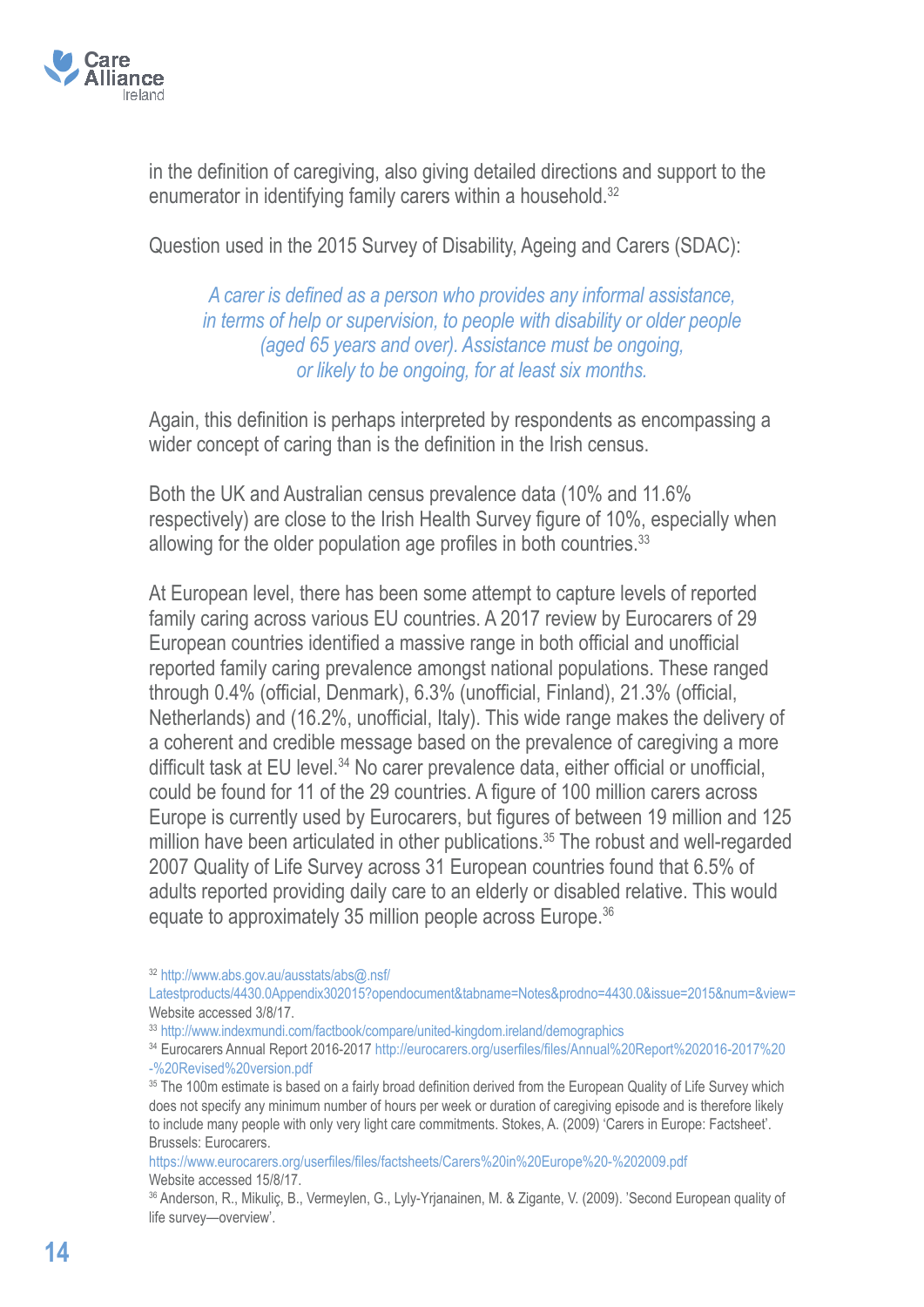

In the US, a 2015 survey question (presented below) provides the latest figures for caregiving. Estimated caregiver prevalence lies at 18.2% of the adult population or approximately 43.5 million.37 This figure is amongst the highest of any country which gathers national family carer data. Interestingly, while the narrower 'personal needs' term is used, other tasks are also included, as is the possibility for inclusion of caregivers who do not live with the person receiving care. Indeed, only 34% of those reported as providing care actually lived with the care recipient.

Question on Caregiving in the US 2015 Survey:

This report is based primarily on quantitative online interviews with 1,248 caregivers age 18 or older. Caregivers of adults are defined as those who provide unpaid care, as described in the following questions:

*At any time in the least 12 months, has anyone in your household provided unpaid care to a relative or friend 18 years or older to help them take care of themselves? This may include helping with personal needs or household chores. It might be managing a person's finances, arranging for outside services, or visiting regularly to see how they are doing. This adult need not live with you.*

Additionally, to estimate the national prevalence of caregiving for someone of any age, the study asked respondents if they had provided care to a child with special needs in the past year, as described in the following question:

*In the last 12 months, has anyone in your household provided unpaid care to any child under the age of 18 because of a medical, behavioural, or other condition of disability? This kind of unpaid care is more than the normal care required for a child of that age. This could include care for an ongoing medical condition, a serious shortterm condition, emotional or behavioural problems, or developmental problems.*

In light of this discussion of prevalence rates nationally and internationally, what can be understood about the supports available to family carers and how they have developed over time?

37 'Caregiving in the US 2105 Report'. AARP and NAC.

http://www.caregiving.org/wp-content/uploads/2015/05/2015\_CaregivingintheUS\_Final-Report-June-4\_WEB.pdf Website accessed 15/8/17.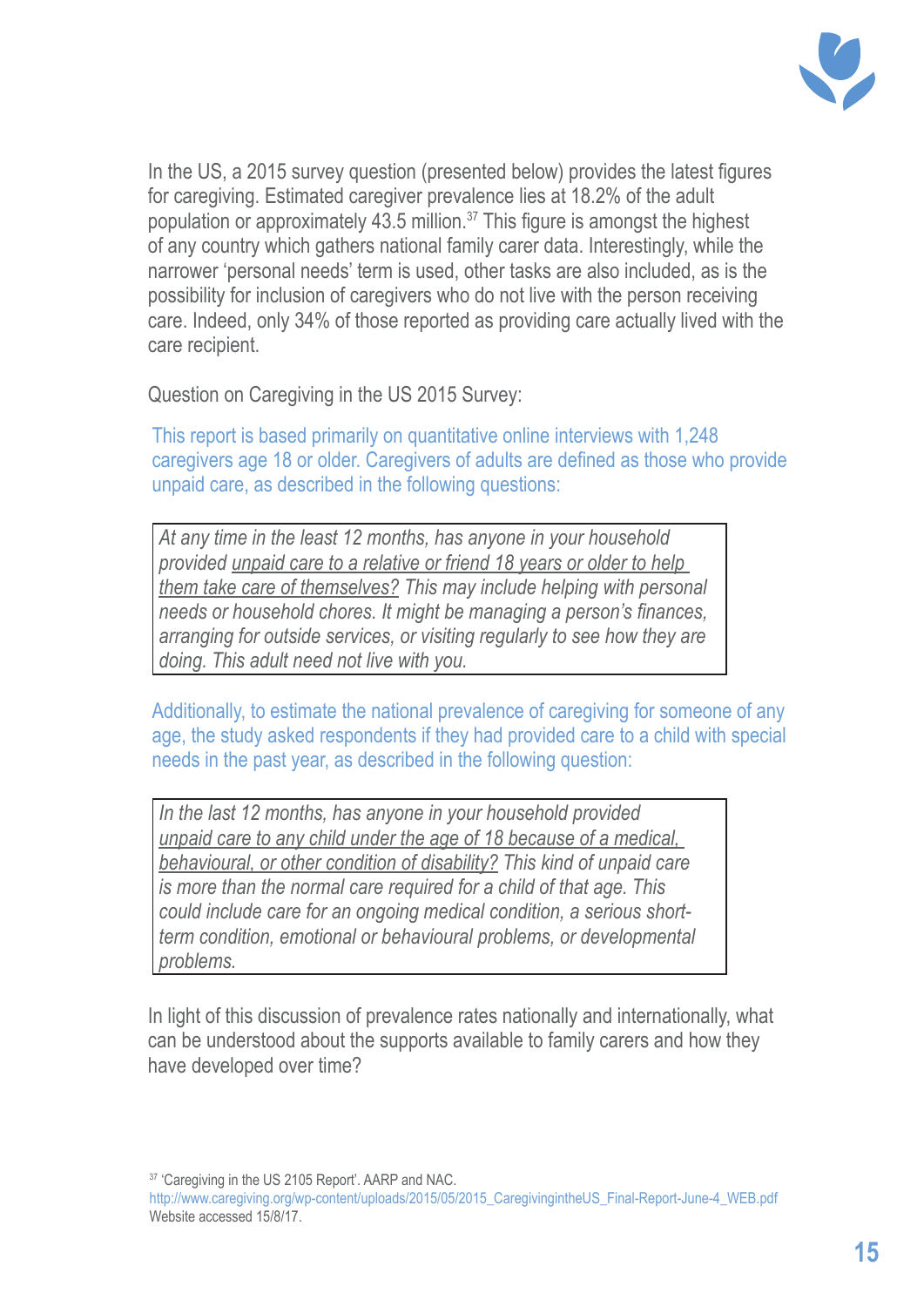

# **4. Income Supports for Family Carers**

### **4.1 Trends in Income Supports Since 2000**

Not-for-profit advocacy organisations consistently claim that 'awareness raising' is a tool through which better supports can be delivered for the people they are seeking to represent.

Formal state income support for family carers is one aspect of support that can be readily measured. A separate 2016 paper on the evolution of publicly funded formal home care provision in Ireland is available to read on our website.<sup>38</sup> That paper highlights that the reach of formal home care support has increased since 2000 but arguably at the expense of service intensity.

> Formal state income support for family carers is one aspect of support that can be readily measured

Weekly rates of income support payments, specifically the Carers Allowance, for full-time family carers also increased significantly from €102 in 2000 to €209 in 2017. This equates to an increase of 103% in nominal terms (53% in real terms, allowing for inflation). Increases in other social welfare payments were also significant in both nominal and real terms over this period. For example, unemployment assistance payments increased by 99% and the state contributory pension increased by 95%.39 During the period in question average weekly wages went from  $\epsilon$ 436 in 2000 to  $\epsilon$ 703 in 2016, an increase before tax of 61%.<sup>40</sup> Inflation over the same period was approximately 34%.<sup>41</sup>

The number of full-time Irish family carers in receipt of income support measures of some sort – whether weekly (Carers Allowance, Carers Benefit) monthly (Domiciliary Care Allowance) or annually (Carer Support Grant) – appears to

<sup>38</sup> http://www.carealliance.ie/userfiles/file/Briefing%20Paper%201%20%3B%20An%20Analysis%20of%20 Home%20Care%20Supports%20Funded%20by%20the%20HSE%202008–2016%20June%202016.pdf Website accessed 15/8/17.

<sup>39</sup> https://www.welfare.ie/en/downloads/Rates\_of\_Payment\_2000.pdf and https://www.welfare.ie/en/Pages/ bud17s1.aspx Website accessed 18/8/17.

<sup>40</sup> http://www.cso.ie/en/statistics/earnings/ Website accessed 15/8/17.

<sup>41</sup>http://www.hargaden.com/enda/inflation/calculator.html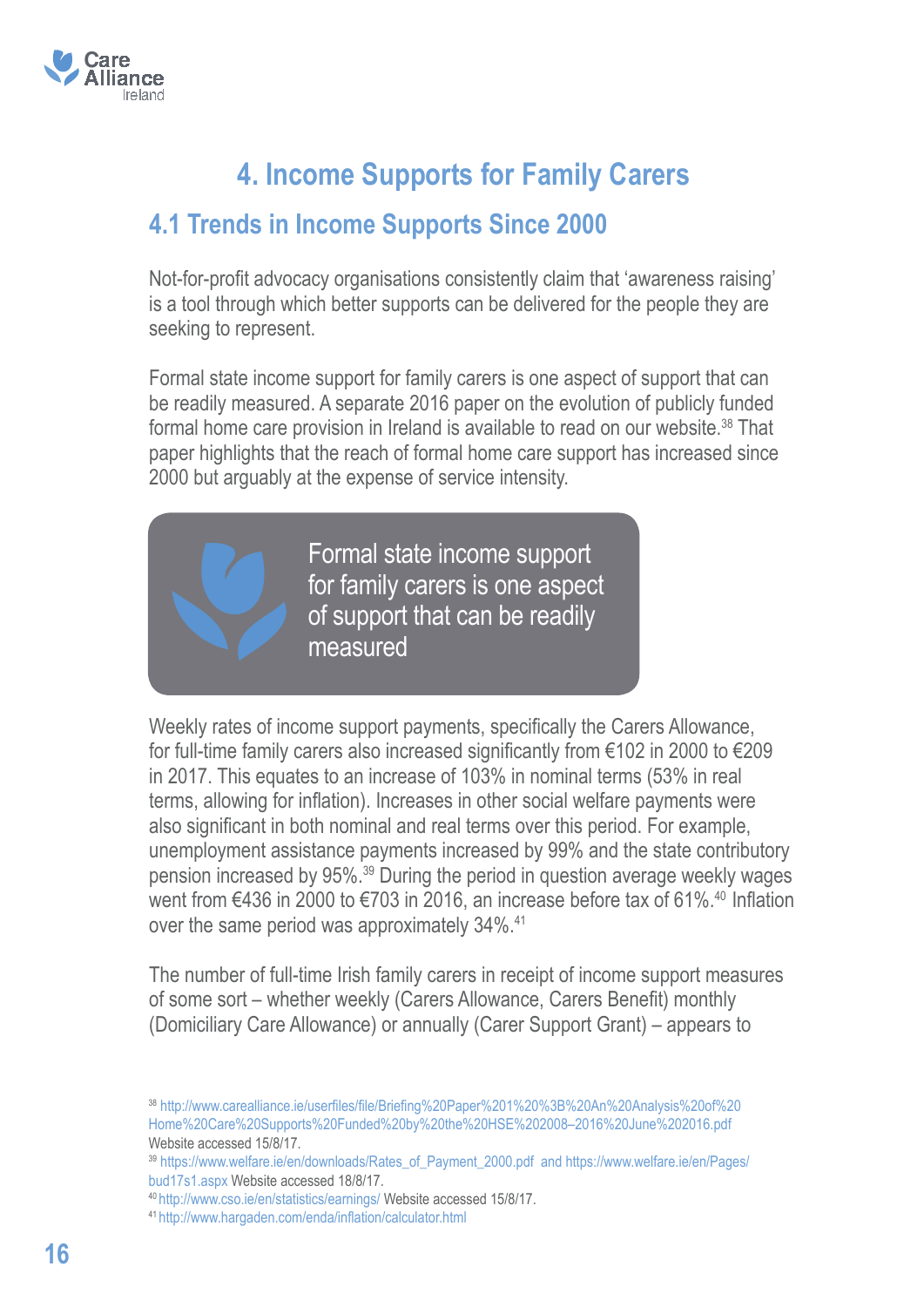

have increased by approximately 200% from an estimated 35,000 in 2000 to an estimated 100,000 in 2017.<sup>42</sup> To put this in context, the national population increased over the same period only by approximately 25%43 and those in paid employment increased by a similar amount.<sup>44</sup> Of particular interest to the family carers movement is the percentage of the population aged 65+, which has increased by approximately 60%, while the population of those aged 85+ has increased by an estimated 66%, the latter group being at high risk of requiring intensive care support.45 In contrast with personal health and social care services, which tend to have specific annual budgets, state income support measures in Ireland are described as 'demand led'. There is some evidence in many countries with developed welfare states of an ongoing and annual increase in the cost of income support measures, even without changes to formal eligibility criteria.

> In contrast with personal health and social care services, which tend to have specific annual budgets, state income support measures in Ireland are described as 'demand led'

The family carer prevalence surveys in Ireland suggest a modest increase over the period 2001–2016 but analysis is complicated by the different wording used in the three data sources. As alluded to earlier in this paper, allowing for population growth over the past 17 years, the overall percentage of the population reporting as providers of care (according to the censuses) has increased only modestly from 3.8% in 2002 to 4.1% in 2011, and remained at that level in the 2016 census. Since both of the other surveys from which prevalence data was extracted (QNHS 2009 and IHS 2015) were undertaken on a single occasion only, we cannot obtain any clear trends from them regarding the prevalence of carers in the population.

- <sup>42</sup>http://www.welfare.ie/en/pressoffice/Pages/pa010617.aspx Website accessed 18/8/17.
- 43 https://www.google.ie/publicdata/explore?ds=d5bncppjof8f9\_&met\_y=sp\_pop\_
- totl&idim=country:IRL:NZL&hl=en&dl=en World bank. Website accessed 15/8/17.

<sup>45</sup> http://www.cso.ie/px/pxeirestat/Statire/SelectVarVal/saveselections.asp and http://www.cso.ie/en/media/csoie/ releasespublications/documents/population/2017/Chapter\_3\_Age\_and\_sex\_composition.pdf Website accessed 15/8/17. Data from the 2002 and 2016 Censuses and using estimates of annual increases of between 2% and

3.25% for the population aged 65 and over for the years 2000, 2001 and 2017 and 4% for those aged 85 and over for the same years.

<sup>44</sup> https://tradingeconomics.com/ireland/unemployment-rate and https://www.ictu.ie/download/pdf/celtic\_tiger.pdf Website accessed 15/8/17.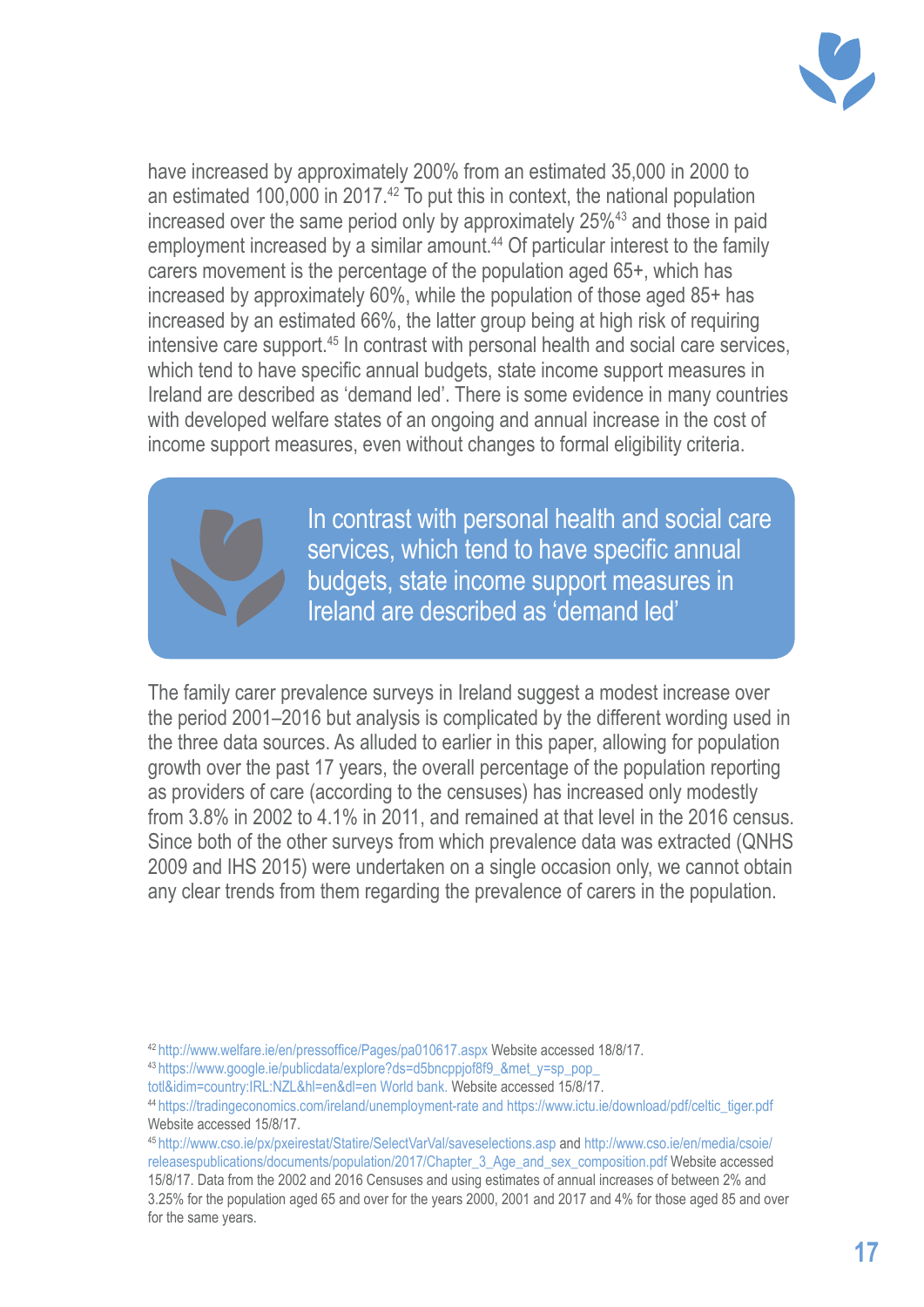

### **4.2 Policy Changes**

Over this period there have been four important policy changes pertaining to income supports for family carers:

In 2001, the **Carers Leave Act** was introduced. This granted people in paid employment the right to take leave of absence from their work for a period of up to two years to care for someone. Since its introduction, those in receipt of Carers Benefit (the benefit introduced following the Carers Leave legislation) increased from 425 in 2001 to an estimated 2,710 in 2017.46

In 1998, a means-tested **Respite Care Grant** (now called the Carer Support Grant) was introduced. In 2005, the means test was removed so that all full-time family carers could receive this annual payment. The level of payment increased from €380 in 2000 to €1,700 in 2017. More than 100,000 full-time family carers now receive this annual payment.

In 2007, the family carers movement successfully lobbied for the introduction of a **half-rate Carers Allowance** for those already in receipt of income support. By 2017, approximately 25,000 people were in receipt of this payment, with those aged 65+ and one-parent families the biggest beneficiaries. Heretofore, neither of these groups was eligible for the Carers Allowance.

Throughout much of the 2000s the weekly **income eligibility limits**47 for the means-tested Carers Allowance has been increased, rising from €90 in 2000 to €335 in 2017. The numbers in receipt of Carers Allowance has gone from 18,785 in 2001 to an estimated 75,000 in 2017.<sup>48</sup>

> The numbers in receipt of Carers Allowance has gone from 18,785 in 2001 to an estimated 75,000 in 2017

<sup>46</sup> http://www.welfare.ie/en/downloads/2002stats.pdf and http://www.welfare.ie/en/downloads/Ministers-Brief-2017.pdf Website accessed 15/8/17.

<sup>47</sup>Many of Ireland's state income supports have income eligibility limits. That is to say, if a person's family income exceeds a certain amount, then the person becomes ineligible for that support.

<sup>48</sup> http://www.welfare.ie/en/downloads/2002stats.pdf and http://www.welfare.ie/en/downloads/Ministers-Brief-2017.pdf Website accessed 15/8/17. Includes those in receipt of the half-rate Carers Allowance.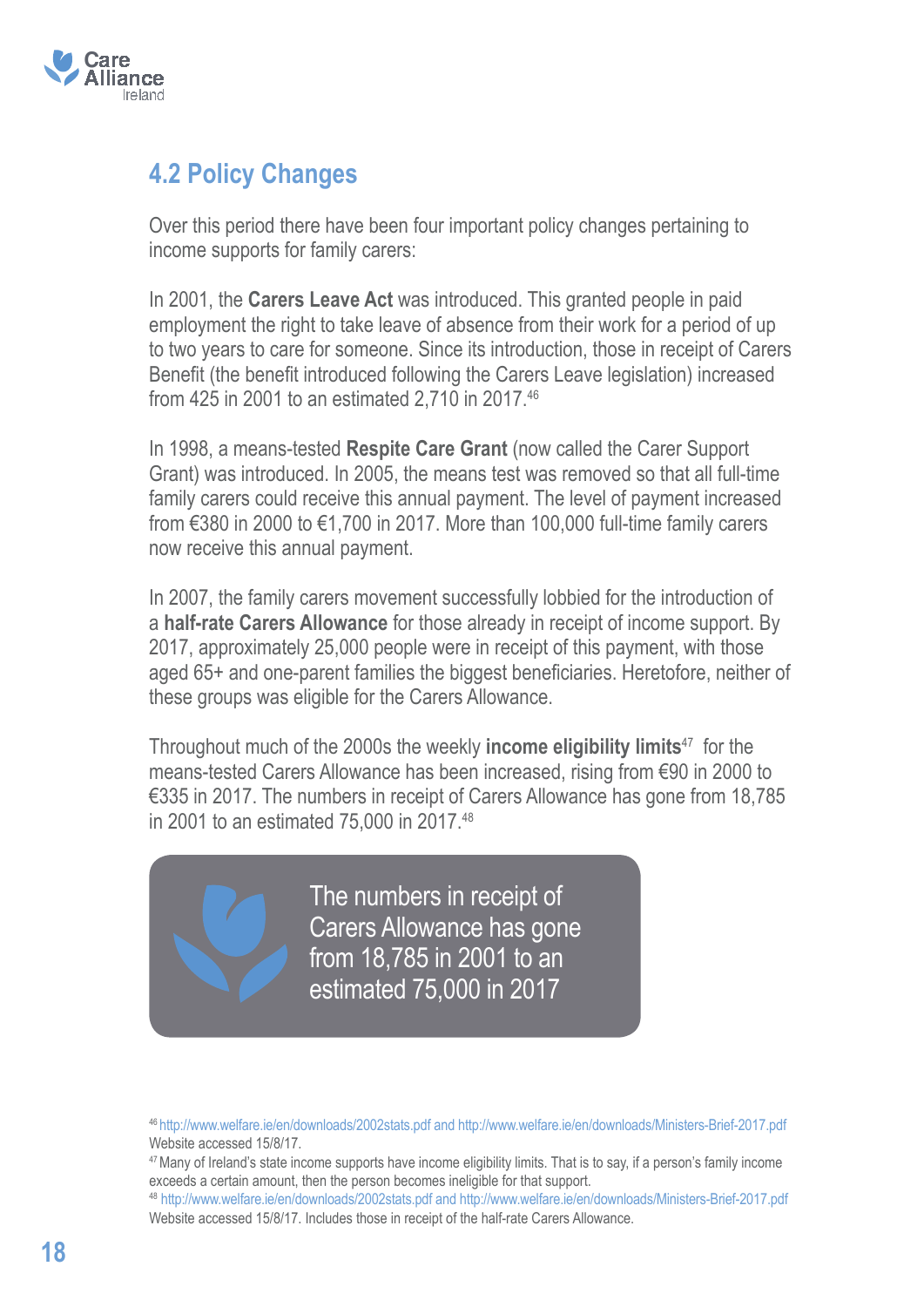

## **4.3 Other Changes**

Other changes, not led by new income support schemes per se, are also significant. In 2000 there were 10,570 family carers, mostly parents of young children, in receipt of a Domiciliary Care Allowance. This had increased to almost 32,000 at the end of 2016.<sup>49</sup> Similar to the Carers Allowance, the rate of payment has increased materially over the period from approximately €150 per month in 2000 to €309 in 2017. A detailed analysis of the changes in eligibility for this payment since its inception in 1975 is available.<sup>50</sup>

Other indirect financial supports that have evolved since 2001 include the increase in personal tax relief on employing a carer, from approximately €10,000 in 2000 to €75,000 in 2017. Although this measure appears to be used, at least formally through the tax system, only by a very small number of families (1,880), it nonetheless represents a support of €4,360/year per family on average to augment the care they are often providing to family members themselves.<sup>51</sup>

# **4.4 Cumulative Changes to Income Supports**

In summary, direct income supports by the state to family carers (including Carers Benefit, Carers Allowance, Domiciliary Care Allowance and Carers Support Grant) increased from an estimated €115m in 2000 to €752 million in 2010 and to an estimated  $\epsilon$ 1,046 million in 2017.<sup>52</sup> By all accounts, even allowing for inflation and wage growth over the period, this represents a massive increase in both the coverage and level of income support payments. Nominally it represents a ninefold increase in resourcing; allowing for inflation of approximately 34% over that period, the increase is still approaching sixfold. $53$ 

If we look at the percentage of the social welfare cake that now goes to full-time family carers, our analysis suggests that this has increased from 1.8% to 5.3% over the period 2000 to 2017.<sup>54</sup> The increase has not been driven by changes in the rates of all social welfare payments, as these have universally increased by generally similar amounts over the period.

<sup>54</sup> http://www.welfare.ie/en/downloads/Ministers-Brief-2017.pdf p16 Website accessed 15/8/17.

<sup>49</sup> https://www.welfare.ie/en/downloads/DCAReviewReportFinal.pdf and http://www.welfare.ie/en/downloads/ Ministers-Brief-2017.pdf Website accessed 15/8/17.

<sup>50</sup> https://www.welfare.ie/en/downloads/DCAReviewReportFinal.pdf

<sup>51</sup> http://www.revenue.ie/en/corporate/documents/statistics/tax-expenditures/costs-tax-expenditures.pdf

<sup>52</sup> Based on an estimate of €15m cost in 2000 of the Domiciliary Care Allowance scheme that operated under the Dept of Health until 2009. Also http://www.welfare.ie/en/downloads/Ministers-Brief-2017.pdf

<sup>53</sup> http://www.hargaden.com/enda/inflation/calculator.html Over the 17-year period in question there may have been moderate numbers of family carers transferring from one income support payment (possibly unemployment assistance type payments) to what has become in recent years a relatively more financially attractive Carers Allowance. This may inflate somewhat the actual increase in extra income supports for carers.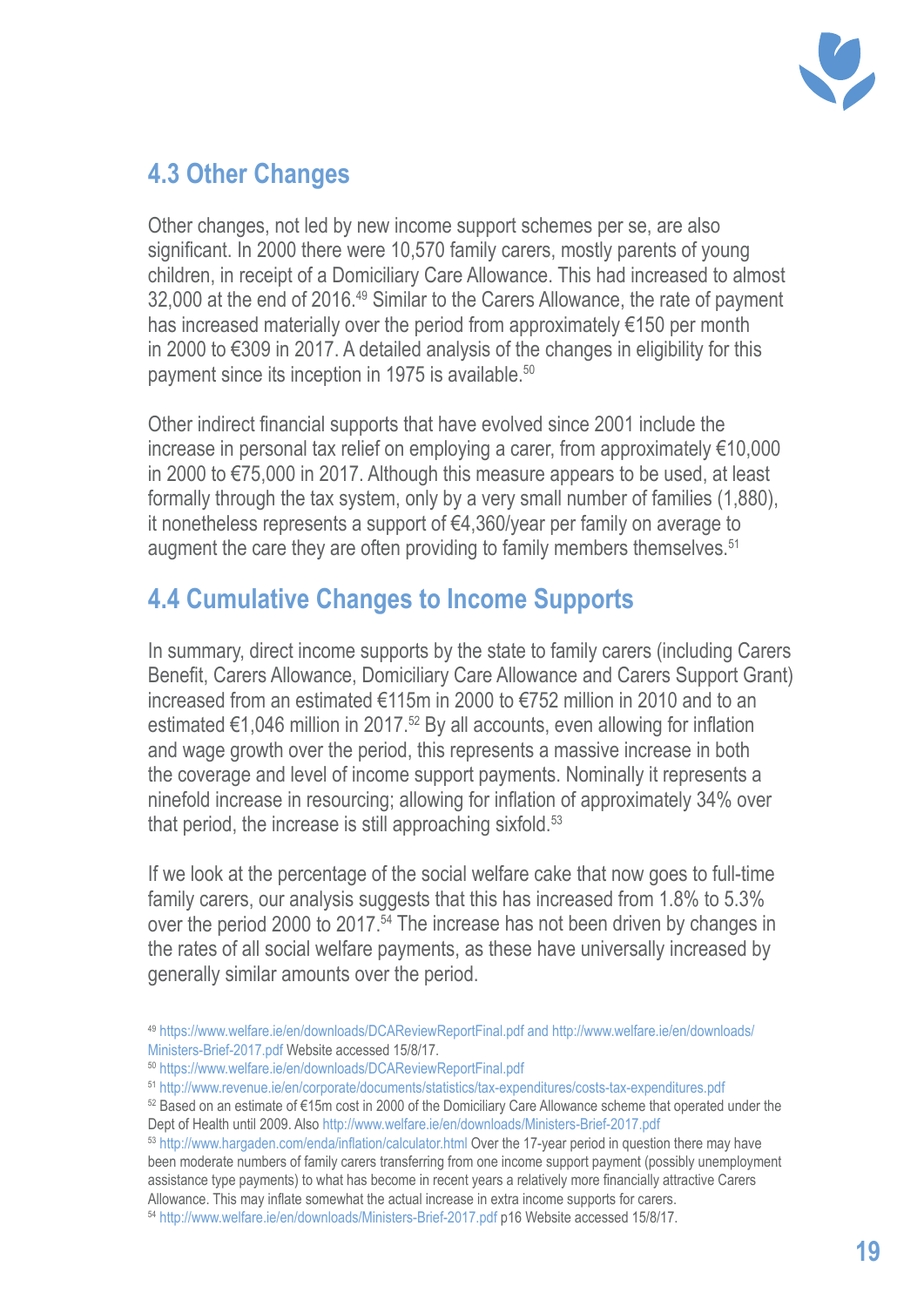

the percentage of the social welfare cake that now goes to full-time family carers, our analysis suggests that this has increased from 1.8% to 5.3% over the period 2000 to 2017

### **4.5 What Is Driving the Increase in Income Supports?**

The increase in financial supports has been driven largely by the changes in eligibility criteria for the existing schemes. Most significant has been the move away from restrictive means-testing towards universal entitlement (though an element of means-testing still remains). Also of significance is the removal for family carers of the historical rule against receiving more than one state income support at a time. Clearly our ageing population is also a driver of demand for family care. Better infant survival rates and increased rates of diagnosis of those on the autism spectrum and those with dementia are also possible factors. Securing a diagnosis can act as a gateway not only to accessing health and social care services for the client but also income supports for the family carer.

> The increase in financial supports has been driven largely by the changes in eligibility criteria for the existing schemes

Any analysis of those in receipt of family carer income supports must also take account of the general move away from institutionalisation of young people with higher care support needs, our older population and those with mental health conditions. While these developments have been widely welcomed, they do place greater pressures on the families of those affected. Although this paper does not provide hard evidence to support this supposition, families of such individuals, in particular those with children with special needs, appear to be receiving more home-based state support than was available in the past. It may be that care is now more likely to comprise a sharing of care between support agencies and families rather than the 'either-or' option of full-time care within an institution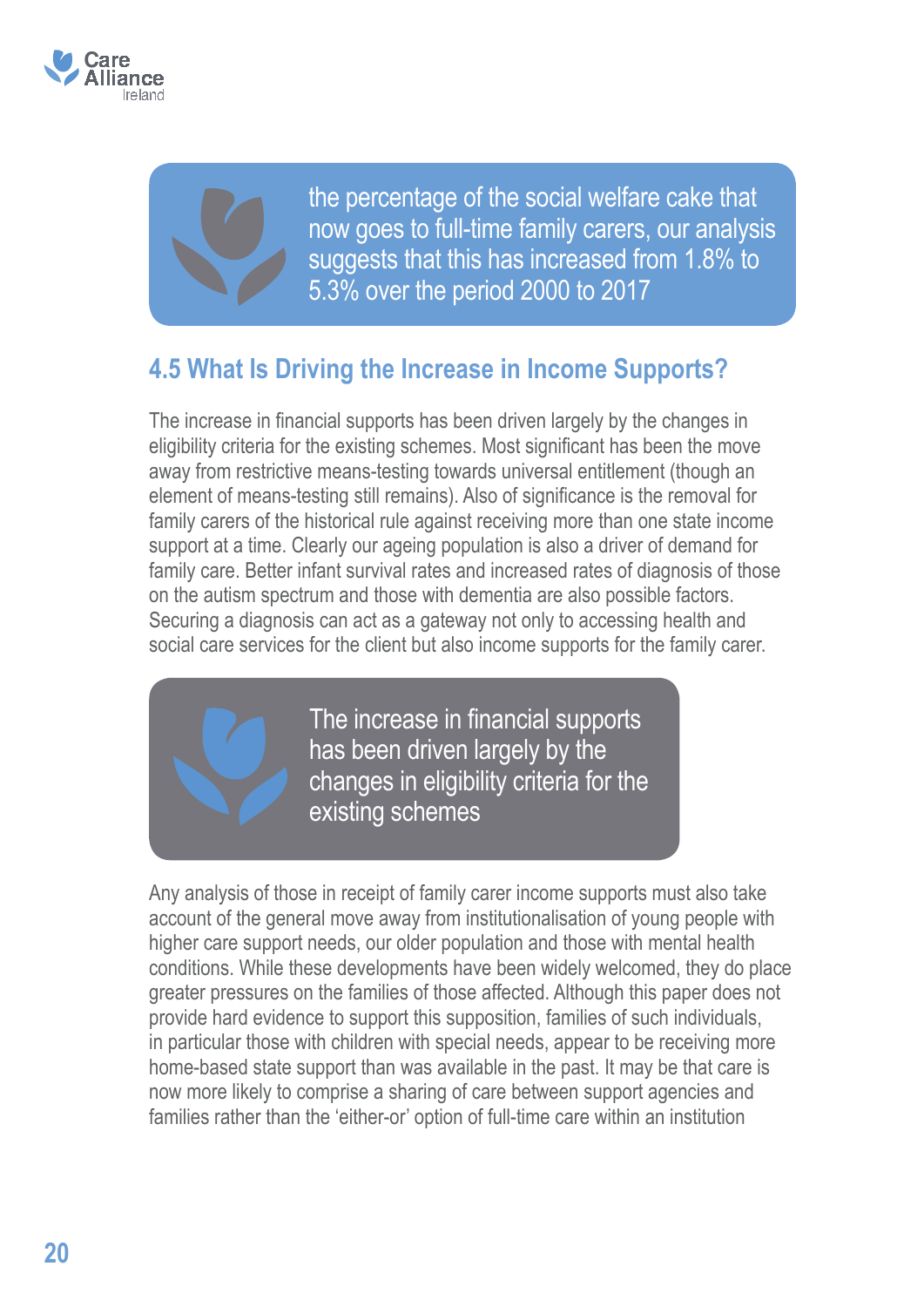

or full-time care at home by the family. This approach demands much greater cooperation and communication between stakeholders than in the past, and reflects the aspiration of the National Carers Strategy to work with families as 'partners in care'.

> It may be that care is now more likely to comprise a sharing of care between support agencies and families rather than the 'eitheror' option of full-time care within an institution or full-time care at home by the family

It is interesting to note that there is some evidence that rates of admission to nursing homes have also reduced in recent years,<sup>55</sup> while home care support for older people is now increasing again after several successive years of reductions in state provision and access.

Total welfare expenditure peaked at nearly €21bn in 2012 at the height of the economic downturn and has been on a downward trajectory since then, only recently stabilising. However, income supports for family carers have continued to rise since then.

| Year | <b>Total Social Welfare Budget</b> |            | <b>Carer Income Supports % of Total Welfare Budget</b> |
|------|------------------------------------|------------|--------------------------------------------------------|
| 2000 | €6.8bn                             | €115m      | 1.8%                                                   |
| 2008 | €17.8bn                            | €657 $m$   | 3.7%                                                   |
| 2012 | €20.8bn                            | €772m      | 3.7%                                                   |
| 2017 | €19.9bn                            | € 1048 $m$ | 5.3%                                                   |

Table 1 Social Welfare Budget 2000–2017

By any standard this sectoral shift in income support measures towards fulltime family carers is significant. Any analysis must consider the increase in average wages over the period and the associated increased cost of the loss of opportunity associated with being a full-time family carer. The change in average weekly income over this period (2000–2017) for someone reliant on the Carers Allowance ( $\epsilon$ 102 to  $\epsilon$ 209) remains low when compared to the increase in the average pre-tax industrial wage ( $\epsilon$ 436 to  $\epsilon$ 703).

55 Data on overall admissions are difficult to come by, but the state-funded Fair Deal Scheme appears to indicate a levelling off in absolute terms of admissions, which means a reduction in relative terms. The numbers were 22,705 in June 2013 and 22,840 in March 2017, equating to less than a 0.5% increase over four years, compared to a probable increase in excess of 10% in the 65+ population during the same period. http://www.hse.ie/eng/services/ publications/performancereports/January-March-2017-Quarterly-Report.pdf and http://www.hse.ie/eng/services/ publications/performancereports/june13pr.pdf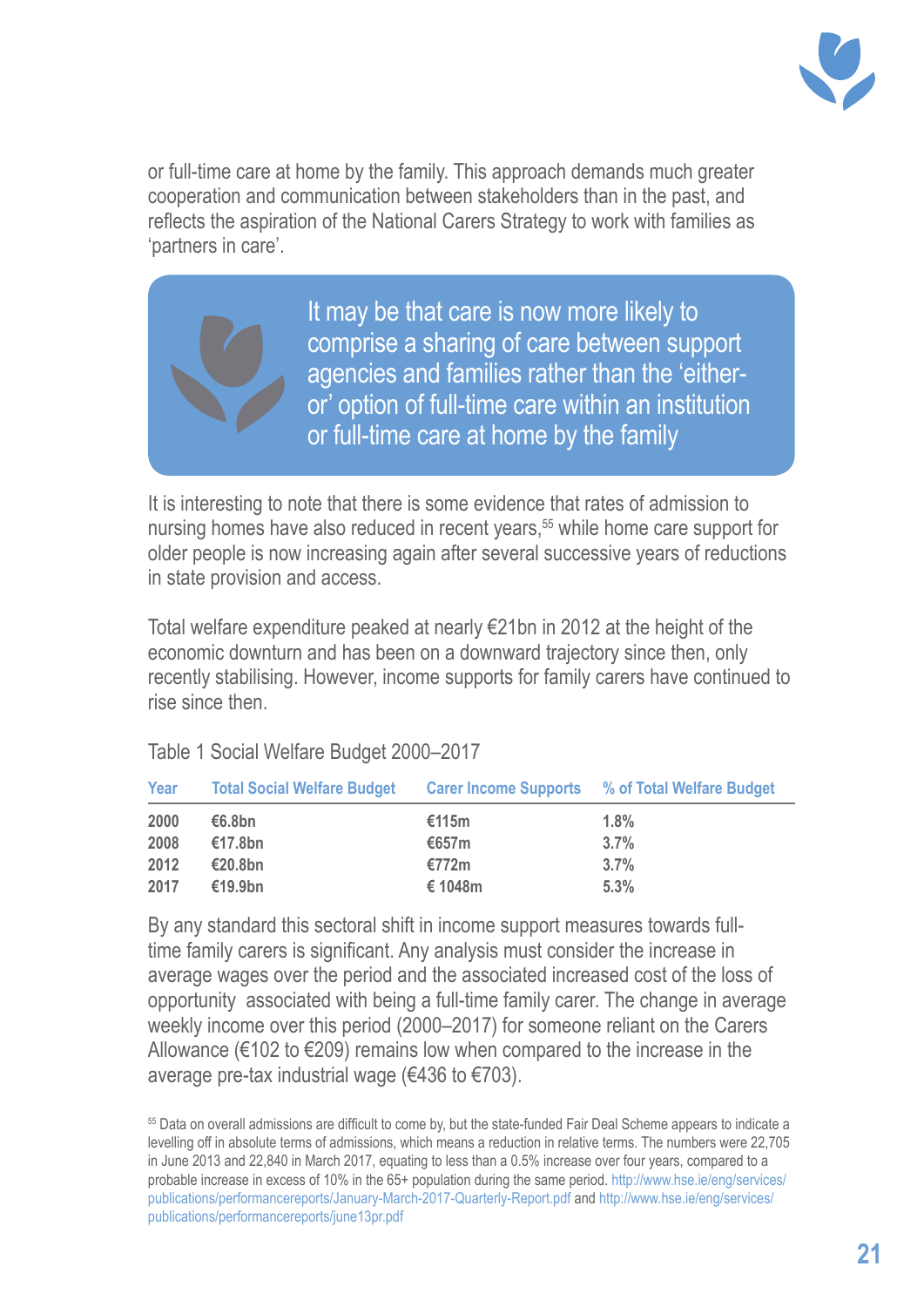

# **4.6 Other Drivers of Apparent Demand for Care**

Another factor which may impact the 'apparent demand' for family care might be higher expectations of what family care means today. Increasing societal and state emphasis on health and safety and specifically a more prevalent 'avoidance of risks' attitude might indeed be translating into a greater 'apparent need/ demand' for care. In the past those with care support needs may have received limited supports and were perhaps less closely supervised but now there may be an element of providing too much 'care' for some individuals at the risk of inhibiting their autonomy.



a more prevalent 'avoidance of risks' attitude might indeed be translating into a greater 'apparent need/ demand' for care

A separate paper might usefully undertake a more detailed analysis of such drivers of both demand for, and supply of, family care.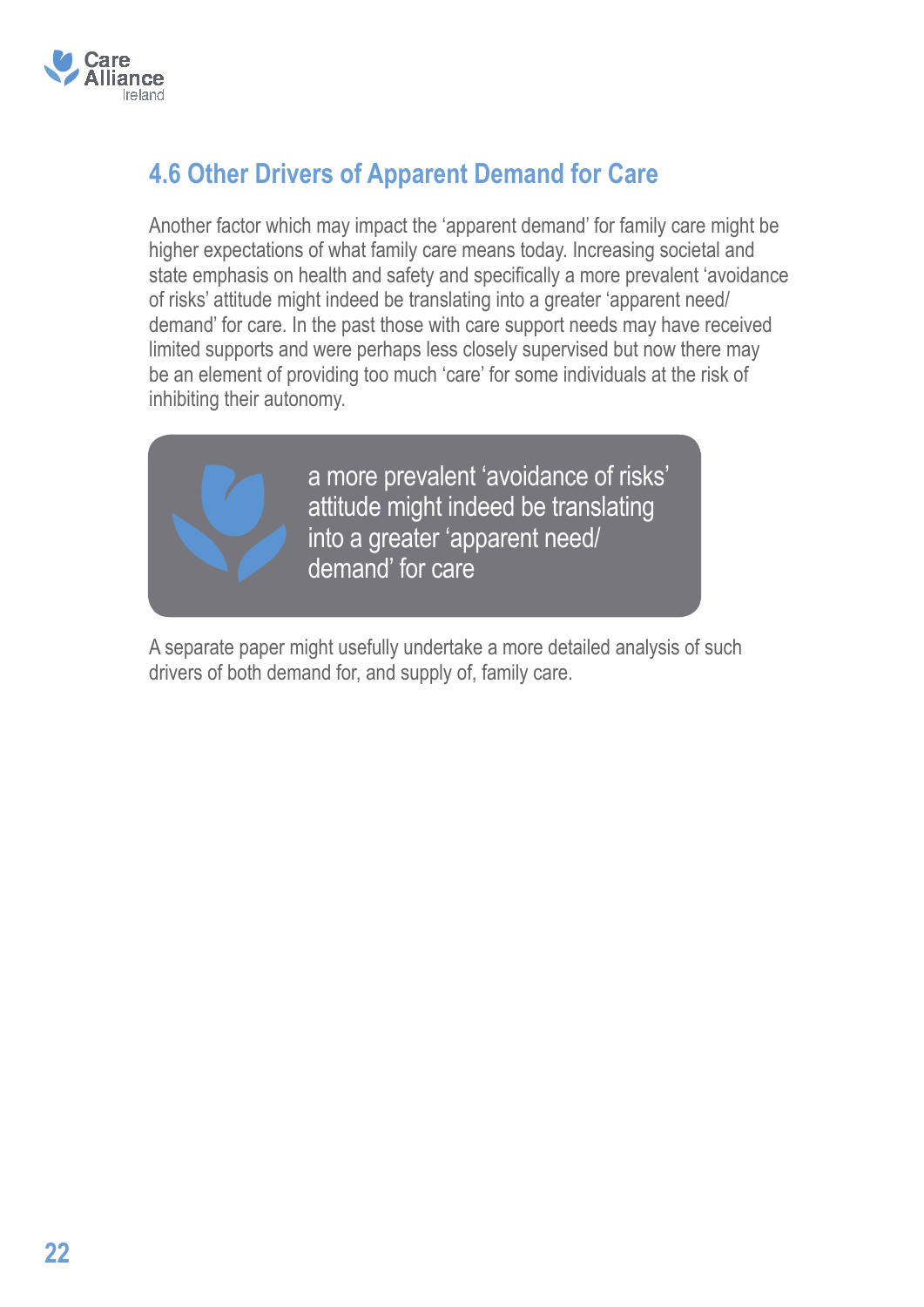

# **5. Policy and Self-Reported Carer Prevalence**

## **5.1 Does Policy Influence Self-Reported Carer Prevalence?**

There is strong evidence that the introduction of the half-rate Carers Allowance in 2007 is associated with a very large increase in those aged 65 and over reported as providing care.



The 36% increase in such self-reported older carers<sup>56</sup> (i.e. 65 and over) between the 2006 and 2011 censuses compares with a much more modest increase of 14% in the overall population of those aged 65 and over.<sup>57</sup> This increase has continued in recent years, albeit at slower rate, as Table 2 below indicates (18.5%, 2011–2016).58

#### Carers 2011 to 2016 (Number) by Regular Unpaid Help, Sex, Age Group and **Census Year**

|                   | 2011  | 2016   |
|-------------------|-------|--------|
| <b>All carers</b> |       |        |
| <b>Both sexes</b> |       |        |
| 65 - 69 years     | 9,587 | 11,037 |
| 70 - 74 years     | 6,483 | 7,813  |
| 75 - 79 years     | 4,770 | 5,375  |
| 80 - 84 years     | 2,588 | 3,310  |
| 85 years and over | 1,318 | 1,776  |

Table 2 Trends in family carers aged 65 and over between 2011 and 2016 censuses

It may be that the impact of the introduction of the half-rate Carers Allowance has begun to reduce over time as more of this age cohort are already identifying as family carers and securing income support in recognition of that role.

56 Our Bill of Health, Census 2011 data.

http://www.cso.ie/en/media/csoie/census/documents/census2011profile8/Profile\_8\_Full\_document.pdf Website accessed 20/8/17.

<sup>57</sup> http://www.cso.ie/en/media/csoie/census/documents/census2011profile2/Profile2\_Older\_and\_Younger\_Entire Document.pdf Website accessed 20/8/17.

<sup>58</sup> http://www.cso.ie/px/pxeirestat/Statire/SelectVarVal/Define.asp?maintable=EZ044&PLanguage=0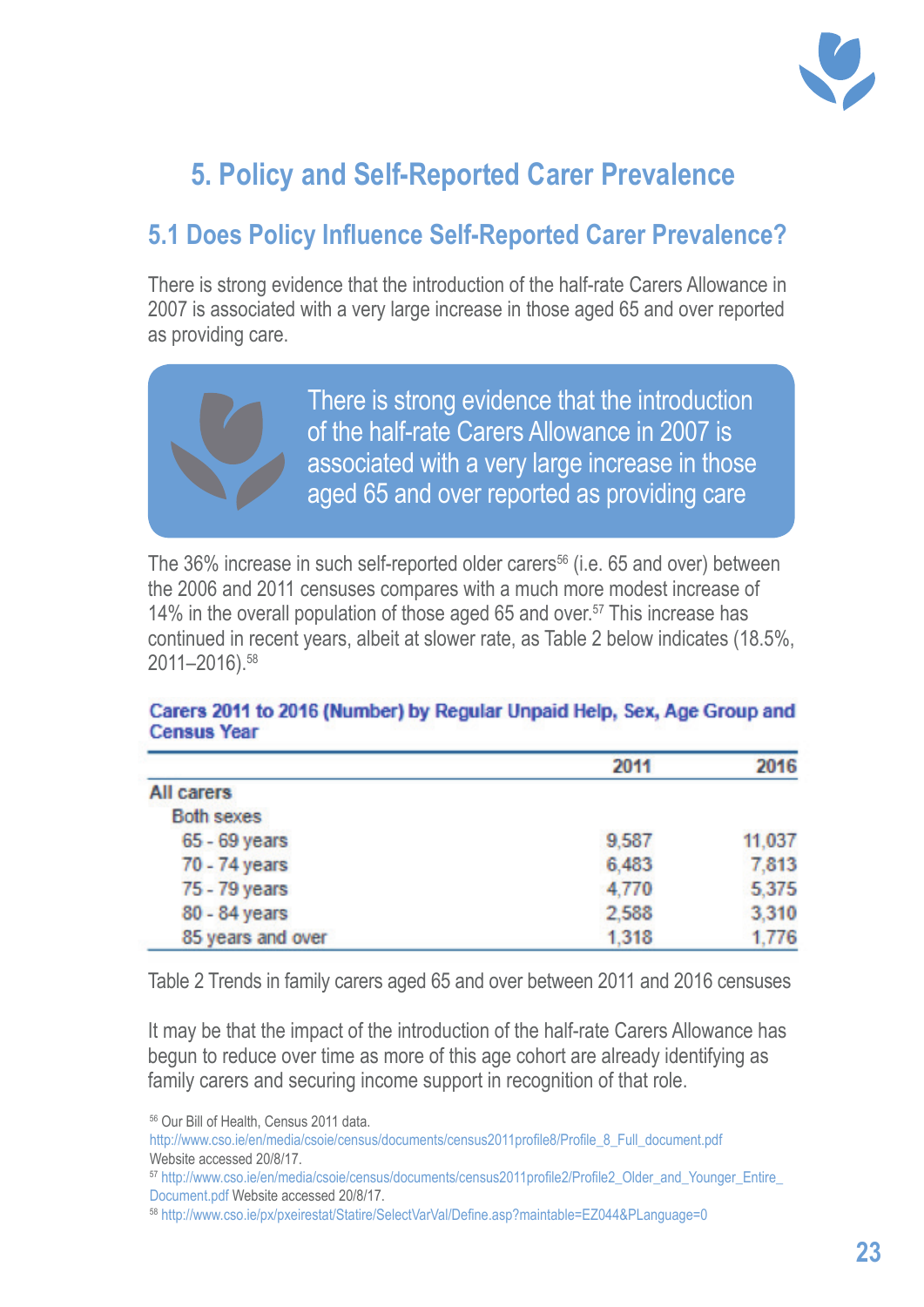

Anecdotally, we have heard that spouses have sometimes been reluctant to identify as family carers, in particular if that signals an end to a previous relationship.59 It may be that many people aged 65 and over who provided care to an ageing spouse or an adult child with a lifelong disability simply registered as family carers in the 2011 Census after the introduction of this half-rate payment in 2007; the introduction by the state of the payment may have made it more acceptable to identify as a family carer.

### **5.2 Do Specific Campaigns on Carer Awareness Have Population-level Impacts?**

In advance of both the 2011 and 2016 Censuses, family carer NGOs engaged with the official state statistics agency in a campaign to explain the question on caring.60 The success of the campaign is difficult to assess. While the change in reported level of caring increased between 2006 and 2011 from 3.6% to 4.1% of the population, there was no increase in reported prevalence between 2011 and 2016. It is possible that the first campaign was successful in raising the level of carer identification, and that the second simply maintained it at that level. Alternatively, the introduction of the half-rate Carers Allowance may have been the most significant driver of this change in the period 2006 to 2011.

> It is possible that the first campaign was successful in raising the level of carer identification, and that the second simply maintained it at that level

A small-scale study undertaken at the time of the 2016 Census involving a local leaflet drop and geographically targeted paid social media posts in three separate communities found that these interventions increased self-identification by between 40% and 60%, using the 2011 Census data as the baseline. This suggests that there is an opportunity for specific awareness campaigns to significantly increase individual carer identification at population level.<sup>61</sup>

<sup>59</sup> Discussion Paper 1, 'Defining carers'. October 2015

http://www.carealliance.ie/userfiles/file/CAI%20Discussion%20Paper%201-%20Defining%20Carers.pdf

<sup>60</sup> http://census.ie/and-communities/census-for-carers/ Website accessed 20/8/17.

<sup>61 &#</sup>x27;Do leaflet drops and targeted social media ads increase carer identification?' Liam O'Sullivan, Care Alliance Ireland. Poster presentation at 7th International Carers Conference, Adelaide October 2017 (upcoming).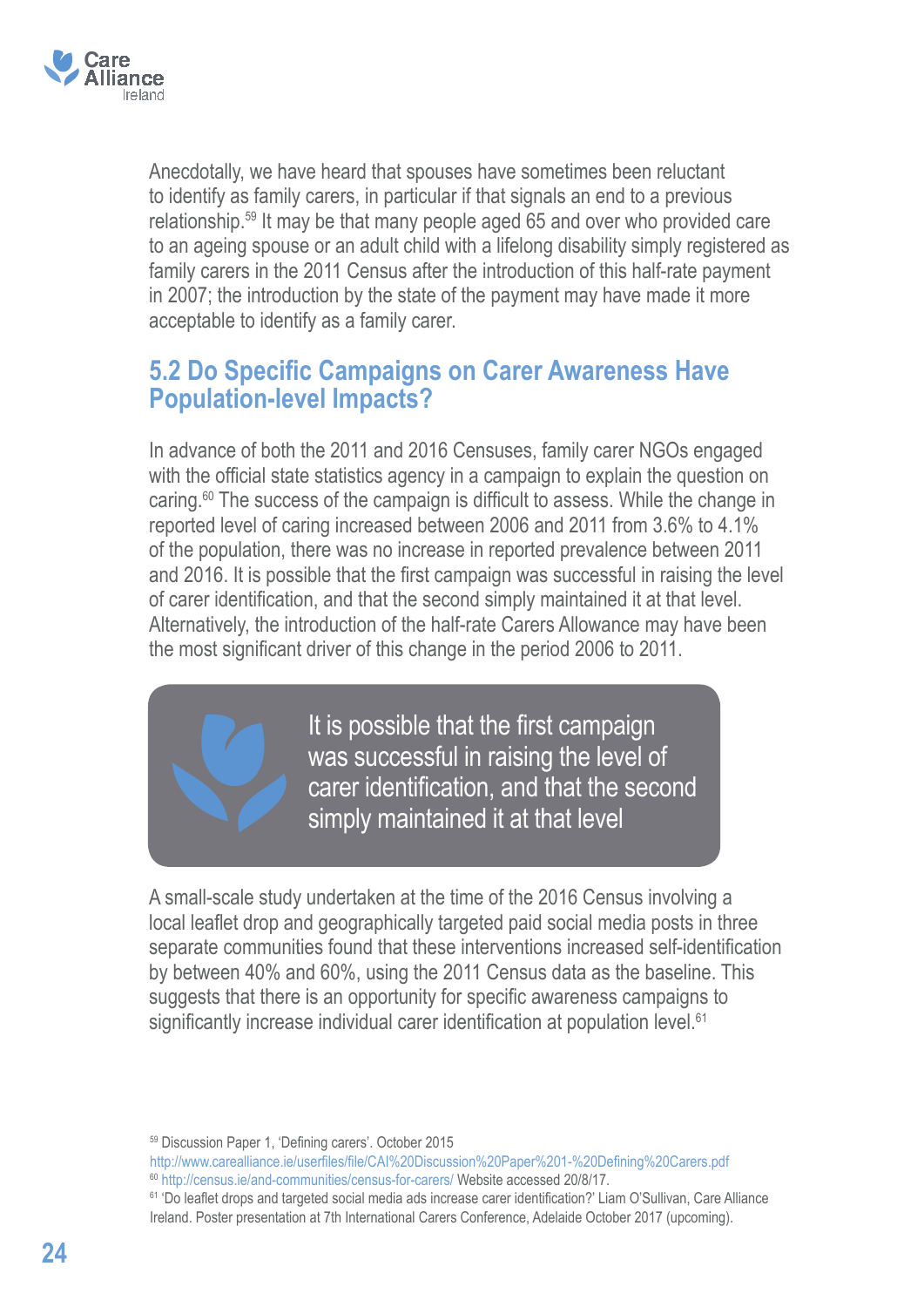

# **6. Discussion and Conclusion**

The disparity in family carer numbers reported in different studies both in Ireland and internationally does suggest that the wording of the survey question can be significant. We believe that cultural, demographic or welfare model variations are unlikely to be key determinants of self-reported family carer prevalence rates. Based on a review of the data from larger western countries we believe that the use in surveys of terms such as 'personal care' is likely to reduce reported prevalence rates, whereas the use of more general terms such as 'support' or 'help out' are likely to result in higher reported family carer prevalence rates.



We believe that cultural, demographic or welfare model variations are unlikely to be key determinants of self-reported family carer prevalence rates

Securing internationally comparable robust data is difficult. As such, there may be limited value in attempting to agree a standardised definition of family caregiving, at least if the sole purpose is the comparison of prevalence rates across countries.

In Ireland, family carer surveys report significantly different prevalence rates. The censuses report a significant increase in absolute numbers of family carers over the past 15 years, but only modest increases in prevalence rates. There is some evidence that this initial increase may have been driven by the introduction of a new half-rate Carers Allowance, and may also have been supported by specific census awareness campaigns.

Such moderate increases contrast with a welcome significant increase in both the rates and coverage of income supports for full-time family carers over the past 15 years.

There does however appear to be a disconnect between the census data as reported and the increase in the rate of applications for Carers Allowance and the Domiciliary Care Allowance. Although not within the remit of this paper, issues such as improved awareness of income supports amongst new parents of children with development delays, and amongst older carer spouses; amended eligibility guidelines; strong peer and NGO agency advocacy for individuals; and increased diagnosis rates are likely to help explain this phenomenon.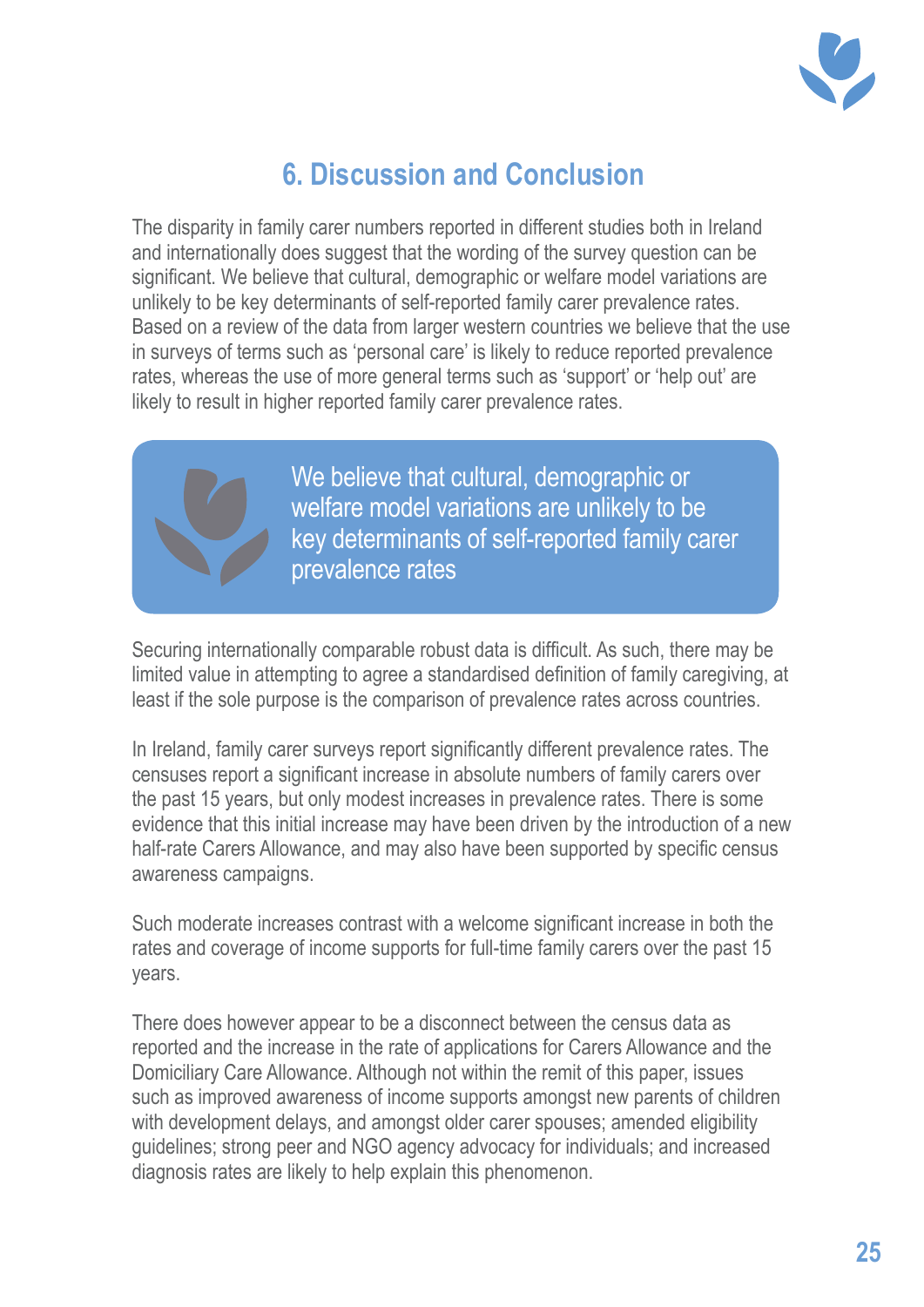

The very low base that income supports were at in 2000 reflected the state's low priority on and poor recognition of family carers at that time. Indeed the €1bn in income supports that is currently provided still represents only approximately 10% of the estimated economic contribution made by such families.<sup>62</sup> Many in the family carers movement have in the past advocated for the rate of Carers Allowance to be at least equivalent to the minimum wage, in part because the Carers Allowance remains the only welfare payment which requires full-time work to claim it. Some family carers themselves would feel that they should be paid a wage, equivalent to that paid to health care workers such as social care workers.



represents only approximately 10% of the estimated economic contribution made by such families

While it is not possible to exclusively attribute the increase in income supports to the efforts of the family carer movement, it would be naive to discount the movement's impact. In all likelihood, this sectoral increase in income supports is indeed testament to the positive impact of the family carers movement, through its ceaseless advocacy, lobbying, smart and creative use of the media and social media, innovative awards and promotion of awareness-raising events. It also perhaps reflects the general goodwill and willingness shown by both state officials and most politicians to support, advocate for and prioritise enhanced income supports for family carers.

> testament to the positive impact of the family carers movement, through its ceaseless advocacy, lobbying, smart and creative use of the media and social media, innovative awards and promotion of awareness-raising events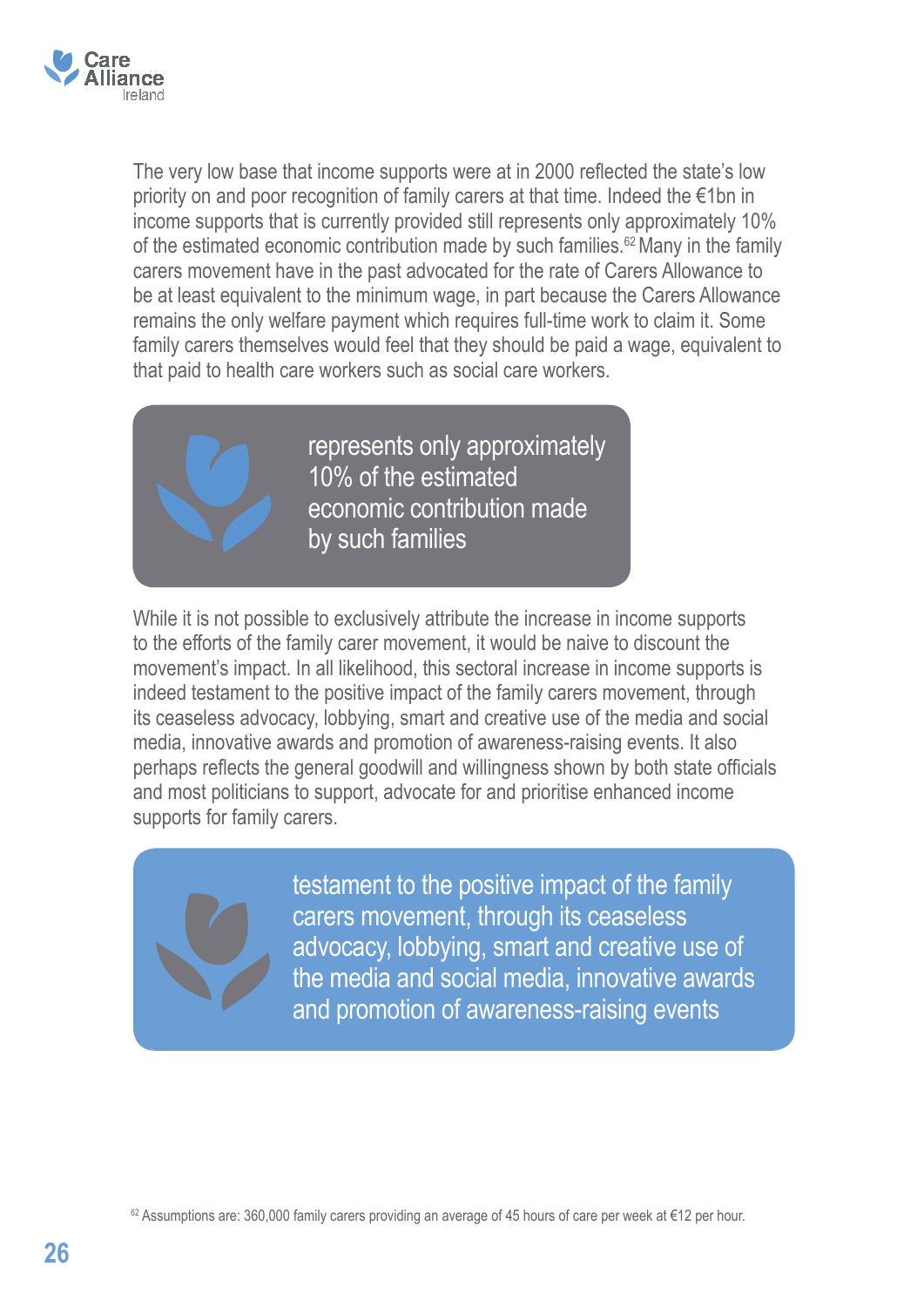

## **6.1 Some Unanswered Questions**

Inevitably a paper like this can raise more questions than it can answer. This is of course one of its purposes.

Ireland is a wealthy western democracy with an ageing population but good access to the most advanced life-extending medical treatments. These interventions continue to drive down infant mortality rates and extend life expectancy. In light of this, what proportion of our national resources can we collectively agree to direct towards care supports – specifically family carer supports – and within that which groups or sub-groups do we prioritise? Full-time family carers? Income-poor family carers? Dementia family carers? At a wider level, do we respond first to those who shout the loudest or to those who vote in greater numbers? Are the types of supports and interventions provided based on the strongest evidence for impact or spread widely to please as many groups as possible?



Within society at large, within individual families and within the health and social care professions, how has the way we define, conceptualise and measure unmet needs changed in recent decades? What implications, if any, does this have on the apparent 'demand' for services and supports?

This paper has begun to tease out the complex relationship between awareness of the role of family carers, official prevalence surveys and income supports. The relationships are not linear, nor can the trends be strongly attributed to specific causes.

This paper has also attempted to assess the level of income supports provided to Ireland's family carers. It has not, however, attempted to assess the change over time in the level of other supports available for example, home care provision, carer support groups, educative interventions, residential respite care, extended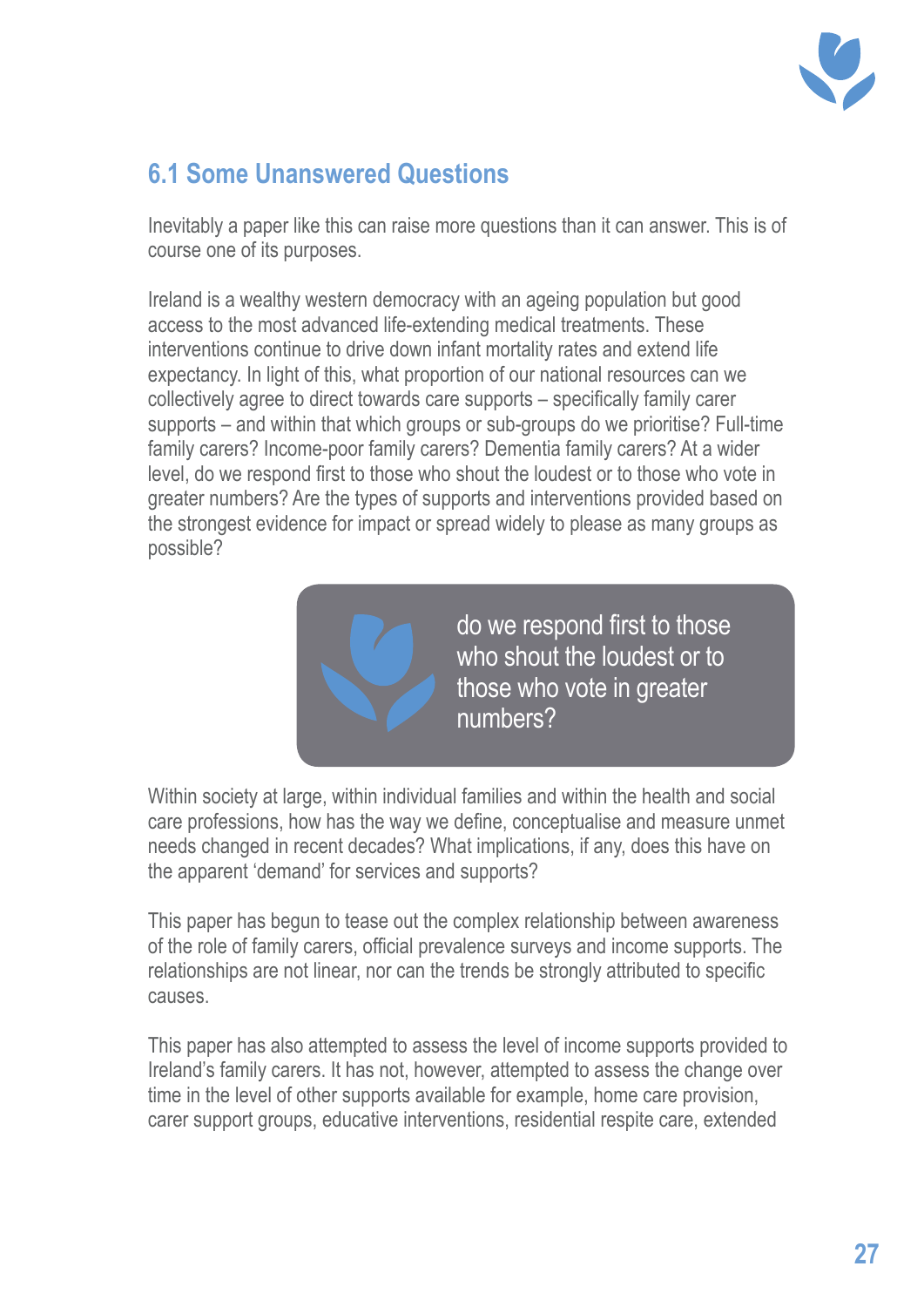

familial support or online peer support. An individual's experience of providing care will be influenced by the totality of these supports, together with other more individual traits such as resilience and perspective and the degree to which they have other responsibilities.

> An individual's experience of providing care will be influenced by the totality of these supports, together with other more individual traits such as resilience and perspective and the degree to which they have other responsibilities

Caring exists on a continuum but is also often a private and sometimes stigmatised experience. What matters more than surveys and prevalence rates is how as a society and a state we seek to acknowledge, support, share with, and at times celebrate family caring in all its forms.